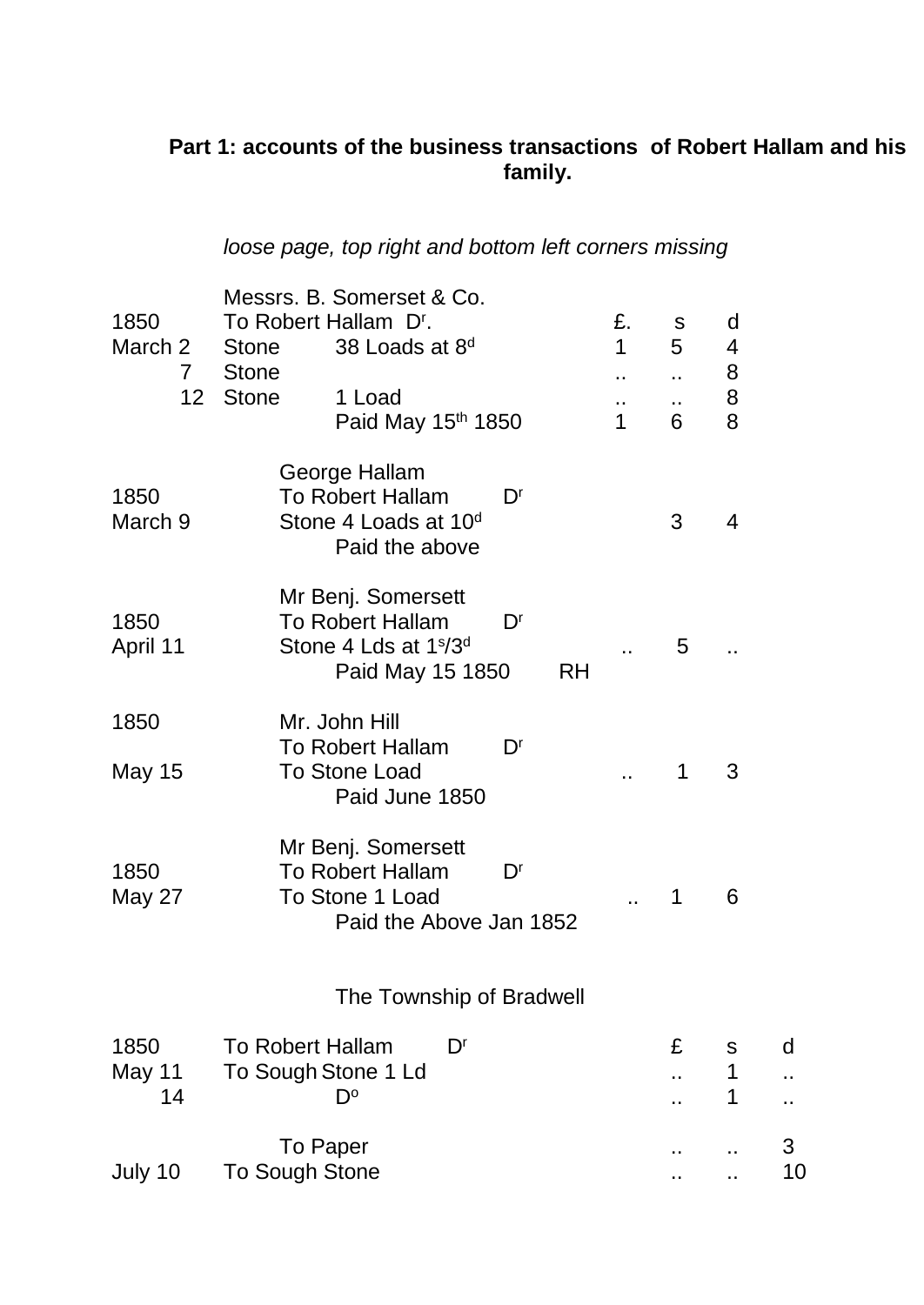| Sept 11<br>12 & 13<br>14                      | To Stone<br>D°<br>D°<br>D°         | 2 Lds<br>$\overline{2}$<br>5              |                                                                                                                                                | £              |                                                                       | 1<br>3<br>$\mathfrak{S}$<br>$\overline{7}$<br>18              | 6<br>Ω,<br>$\bullet$<br>$\boldsymbol{0}$<br>$\overline{1}$   |
|-----------------------------------------------|------------------------------------|-------------------------------------------|------------------------------------------------------------------------------------------------------------------------------------------------|----------------|-----------------------------------------------------------------------|---------------------------------------------------------------|--------------------------------------------------------------|
| 1851                                          |                                    |                                           |                                                                                                                                                |                |                                                                       |                                                               |                                                              |
| July 12                                       | To Stamp for Note                  | Highway Account<br>Paid Holein? Rake Bill | Clerks fees for sinings roll for last year<br>Paid Mole Catcher 1 Years Saly.<br><b>Magistates Clerks for Signing Roll</b>                     |                | $\overline{2}$<br>6 <sup>1</sup><br>12 <sup>2</sup><br>$\overline{2}$ | $\overline{2}$<br>$\overline{0}$<br>$\overline{0}$<br>17<br>0 | $6\frac{1}{2}$<br>0<br>$\boldsymbol{0}$<br>10<br>$\mathbf 0$ |
| 1852                                          |                                    |                                           |                                                                                                                                                |                |                                                                       |                                                               |                                                              |
| Nov 29th<br>1853                              |                                    | <b>Spotted Heifer Bulled</b>              |                                                                                                                                                |                |                                                                       |                                                               |                                                              |
| May 7                                         | <b>Red Cow Buld</b>                |                                           |                                                                                                                                                |                |                                                                       |                                                               |                                                              |
| 1853                                          | Lent Joseph Hall £2                |                                           |                                                                                                                                                | Paid Dec 1853  |                                                                       |                                                               |                                                              |
| Aug 31 <sup>st</sup><br>1853<br><b>Oct 11</b> | Isaac Palfreyman<br>Grass for calf |                                           | 13/3 at $/11d$<br>Paid                                                                                                                         |                | 4                                                                     |                                                               |                                                              |
|                                               |                                    |                                           |                                                                                                                                                |                |                                                                       |                                                               |                                                              |
|                                               |                                    | of Highway                                | Paid by R. Hallam on account                                                                                                                   | £              | ${\sf S}$                                                             | d                                                             |                                                              |
| July 13                                       | <b>To Webster</b>                  |                                           |                                                                                                                                                |                | 4                                                                     |                                                               |                                                              |
|                                               |                                    |                                           | To Renting? Webster Nº of Rings?                                                                                                               |                | 1                                                                     |                                                               |                                                              |
| July 20                                       | <b>To Cash Webster</b>             |                                           |                                                                                                                                                |                | 1                                                                     | 6                                                             |                                                              |
| Sept 2                                        |                                    | To Holeing? Rake for Stone                |                                                                                                                                                |                |                                                                       | 6                                                             |                                                              |
| Dec 19                                        |                                    |                                           | Paid to Magistrate's Clerks (fees)<br>The Whole of Cash paid to Webster tc                                                                     | $\overline{2}$ | $\overline{2}$<br>19                                                  |                                                               |                                                              |
|                                               | Cash Borrowed of Thomas Hallam of  |                                           |                                                                                                                                                |                |                                                                       |                                                               |                                                              |
|                                               |                                    | <b>Manchester on Note</b><br>Paid         |                                                                                                                                                | 20             |                                                                       |                                                               |                                                              |
| 1852<br>June 19<br>Sept 11                    |                                    | Over? What I had in hand 2/-              | Cash paid for William Oldfield at the Lodge<br>Cash Contribution $4^s$ 6 <sup>d</sup> (Doctor $7\frac{1}{2}$ <sup>d</sup> )<br>Paid Dec 5 1852 |                | $\overline{2}$<br>5                                                   |                                                               | $1\frac{1}{2}$                                               |

Robert & Thomas Tithe up to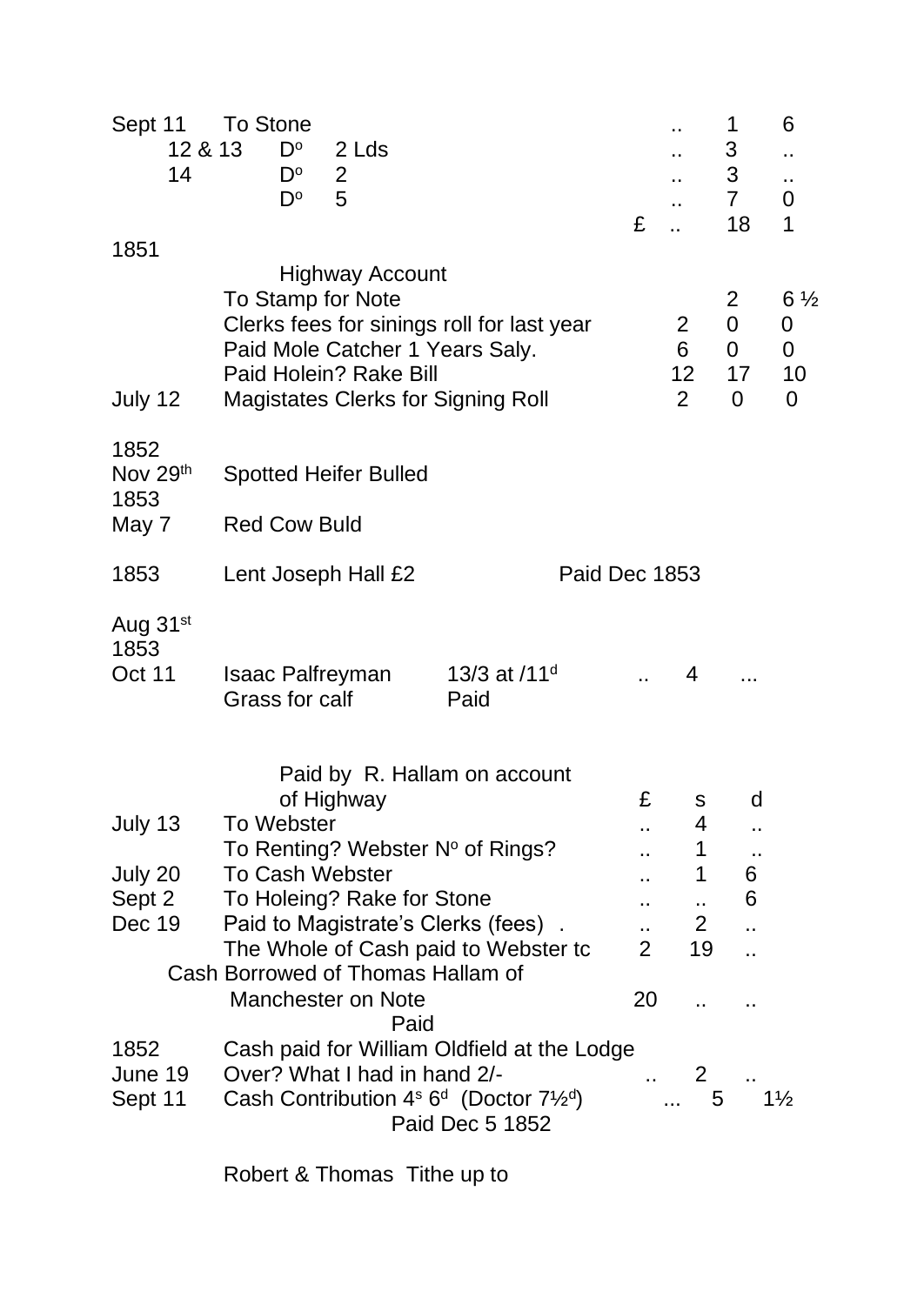|                               | March 26 1853                                                                                                               |                          |                                               |                      |
|-------------------------------|-----------------------------------------------------------------------------------------------------------------------------|--------------------------|-----------------------------------------------|----------------------|
|                               | <b>Robert/Thomas Hallam</b><br><b>Accounted April 15</b>                                                                    | 1854                     |                                               |                      |
| 1850<br>April<br>June 7       | Lent to John Hill Cash<br>$D^{\circ}$<br>Settled the above                                                                  | £<br>$\overline{2}$<br>5 | S<br>$\mathbf{r} \in \mathbb{R}^{n \times n}$ | d                    |
| 1850<br><b>Nov 29</b><br>1851 | Messrs Ben Barber & C°<br>To Robert Hallam D'.<br><b>To Flagging Stone</b>                                                  | $\cdots$                 | 3                                             | 6                    |
| March 11                      | $D^{\circ}$<br>Paid Dec 1851                                                                                                | 8                        | 4                                             | 2                    |
| 1851<br>May 11                | John Needham<br>To R. Hallam<br>$D^{r}$ .<br>To Hay 2Cwt 30lbs<br>Paid June 23rd 1851                                       |                          |                                               |                      |
| 1851<br>Aug 23                | Edwin Hill To R. Hallam Dr<br>Cheese $9\frac{1}{2}$ lbs<br>Bacon 6 <sup>1/4</sup> lbs<br>Paid Sept 1851                     |                          | $\overline{7}$                                | $\Omega$             |
| 1851<br>Oct 29<br>Nov 1       | George Walker To R. Hallam Dr<br>To Cheese 10 lb at 5 <sup>d</sup><br>D°<br>$9\frac{1}{4}$ lb<br>Paid Jan <sup>y</sup> 1852 |                          | 4<br>3<br>8                                   | 2 <sup>1</sup><br>10 |
| 1850<br>July 10               | <b>Outlandhead Company</b><br><b>To Robert Hallam</b><br>$\mathsf{D}^{\mathsf{r}}$<br>To Stone 3 Loads<br>D°<br>1 Load      | £                        | ${\sf S}$<br>3<br>1                           | d<br>a a a           |
|                               | Paid Jul 13th<br>1850<br><b>Outland Head Company</b><br><b>To Robert Hallam</b><br>Dr<br>To Stone 1 Lo<br>Paid August 1850  |                          | 4<br>1                                        | $\overline{0}$       |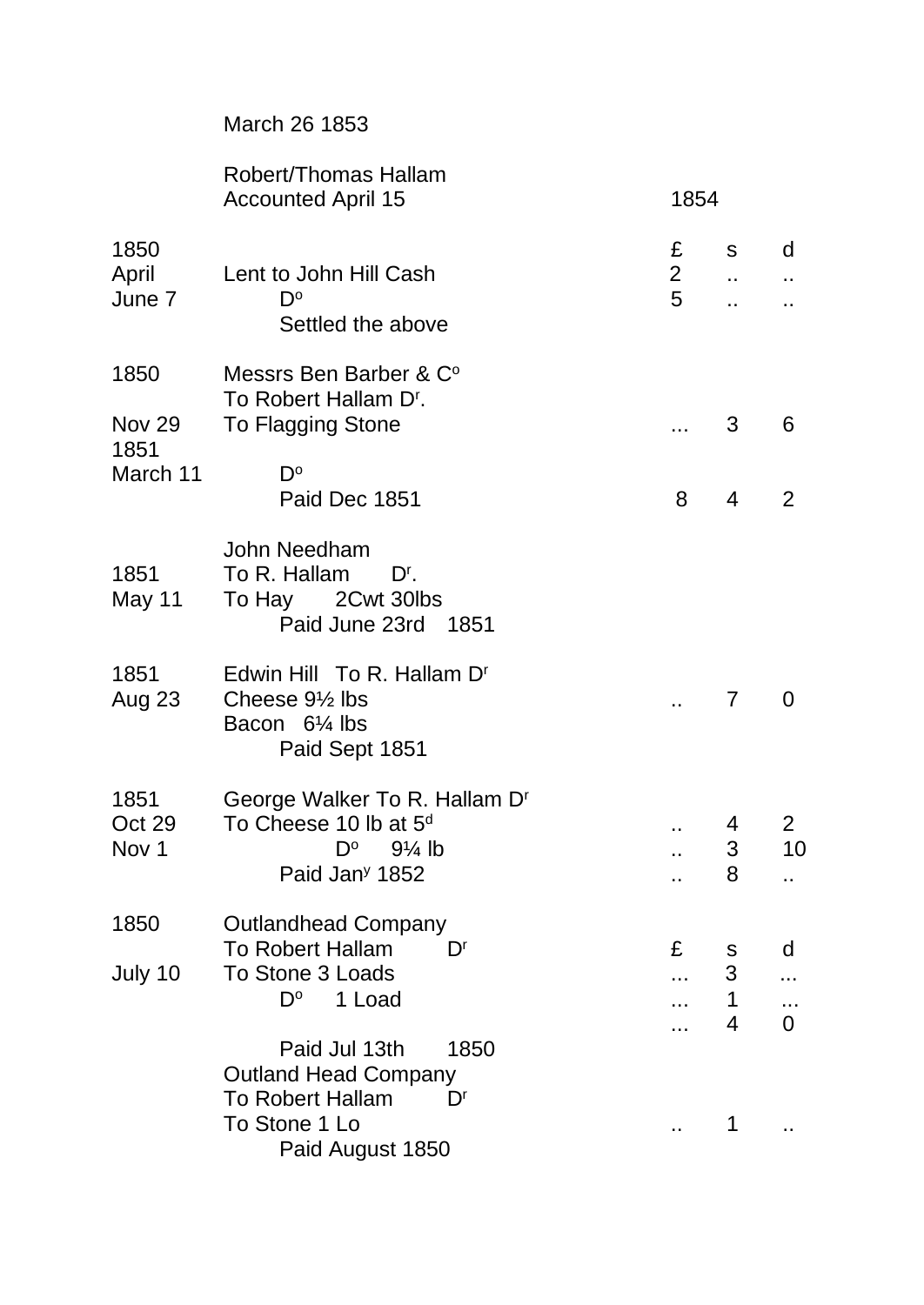| 1850<br>Aug 24th                                                   | Mr B. Pearson<br>To R. Hallam<br>$D^{r}$<br>To Stone 5 $Lds$ at 1/- per $Ld$<br>Paid Sept 6th 1850             |                     |                   | 5                                     |                     |
|--------------------------------------------------------------------|----------------------------------------------------------------------------------------------------------------|---------------------|-------------------|---------------------------------------|---------------------|
| 1850                                                               | Mr B. Pearson<br>To R. Hallam<br>$D^{r}$                                                                       |                     |                   |                                       |                     |
| Sep 7<br>Sep 12                                                    | To Stone 2 L <sup>ds</sup><br>To Stone 2 L <sup>d</sup><br>Paid Nov 9 1850                                     |                     |                   | $\overline{2}$<br>$\overline{2}$<br>4 |                     |
| 1851                                                               | March 11 William Andrews Stone<br>D°                                                                           | Paid<br>Nov 30 1852 |                   | $\epsilon$ .<br>$\mathbf 1$<br>2      | 9<br>6<br>3         |
| 1850                                                               |                                                                                                                |                     | £                 | S                                     | d                   |
| No 21                                                              | <b>Bought of Megitt? Roberts</b><br>2 Tons of ground bones at £5.2/6<br>Paid A. M. Hill Carriage of            |                     | 10                | 5                                     | 0                   |
|                                                                    | 25 Cwt from Sheffield<br>D <sup>o</sup> Isaac Cooper D <sup>o</sup> 15 Cwt                                     |                     | 1                 | $\overline{0}$<br>10                  | 6<br>$\overline{0}$ |
| 1851<br><b>Oct 23</b><br>Dec <sup>r</sup> 1<br>Dec <sup>r</sup> 12 | To John Jennings Leading Lime<br><b>Isaac Cooper</b><br>D°<br>To Thomas Mayle To Lime 24 Cwt                   |                     | å.<br>аń.         | 5<br>5 <sup>5</sup><br>17             | 0<br>6<br>Ω.        |
|                                                                    | To 3 Tons of Ground Bones<br>Carrage of the Above                                                              |                     | 15<br>$\mathbf 1$ | Ω,<br>16<br>1                         |                     |
| 1852                                                               | To Prittiman? for Assistance<br>The Following are expences of repairs<br>of the Building in Qarling? Lampart   |                     | $\bullet$         |                                       | ٠.                  |
| Aug 7                                                              | To Rodger Brown for Slate Copper Nails<br>Latt Nails & Staffordshire Tiles<br>To Reeds for Latts, Roof Nails & |                     | $\overline{2}$    | 15                                    |                     |
|                                                                    | <b>Timber for Door &amp; Door Checks</b><br><b>Expences of Horse to Sheffield</b>                              |                     |                   | 12<br>8                               |                     |
|                                                                    | <b>Timber for Roof &amp; Runners</b><br><b>Expences for Slatering etc</b><br>Expences of Laying on Roof &      |                     |                   | 6<br>10                               |                     |
|                                                                    | Making Door & Checks<br>Lime                                                                                   | £                   | 34                | 5<br>$\overline{2}$<br>19             | $\overline{7}$      |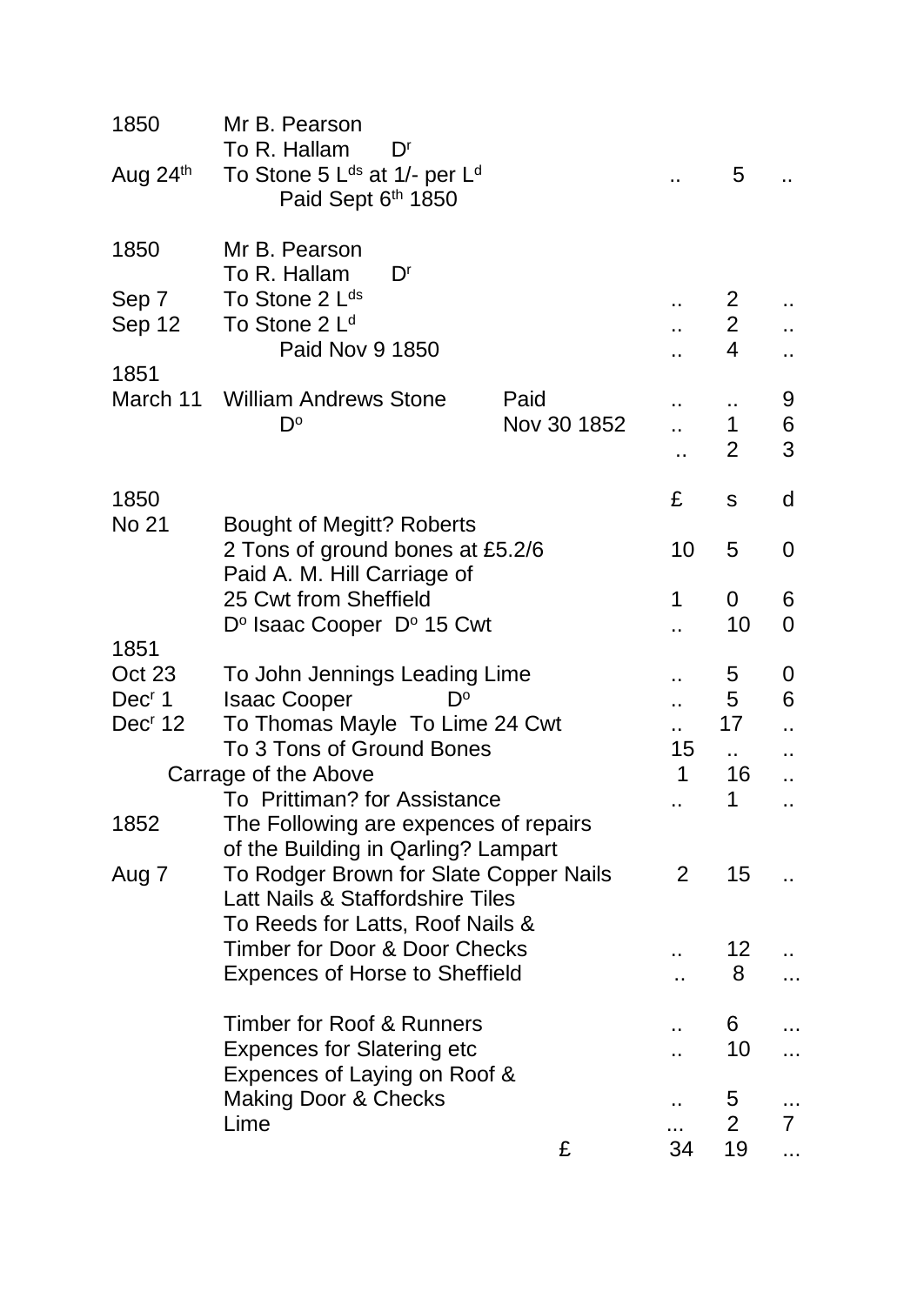| 1852                |                                                                  |   | £                | S                     | d               |
|---------------------|------------------------------------------------------------------|---|------------------|-----------------------|-----------------|
|                     | Brought A/p                                                      |   |                  |                       |                 |
|                     | To Jno Jennings for Leading Ashes                                |   | .                | $\overline{2}$        | <b>.</b>        |
|                     | <b>Thomas Ford Getting Clay</b>                                  |   |                  | $\overline{2}$        | $\cdots$        |
|                     | To Lock for Cote                                                 |   |                  | 2.                    | $\overline{4}$  |
|                     | To Work 4 days at 2/6 in pointing                                |   |                  |                       |                 |
|                     | & repairs at Cote                                                |   | .                | 15                    | $\ddotsc$       |
|                     | <b>Making Crack for Cote</b>                                     |   |                  | 1                     | $6\phantom{1}$  |
|                     | Leading Wood to the Cote                                         |   |                  | $\mathbf{2}$          | 6               |
|                     | D° Sand and Clay to Dam tc<br>To Repairs of Dam                  |   |                  | $6\overline{6}$<br>15 |                 |
| 1855                |                                                                  |   |                  |                       |                 |
|                     | July To Jos Swindel? for fencing                                 |   | $\cdots$         | 12                    | 6               |
| 1852                | Darnesley Lamb Part                                              |   |                  |                       |                 |
| Dec 16              | To 1 ton of Bones                                                |   | 5                | 5                     | $\cdots$        |
|                     | To Carriage to for the Same                                      |   | .                | 12                    | 6               |
| 1853                | To Bones 16 Cwt (Dust)                                           |   | 5                | $\ddotsc$             | $6\phantom{1}6$ |
| Jan <sup>y</sup> 18 | Carriage tc                                                      |   |                  | 10 <sup>°</sup>       | $6\phantom{1}6$ |
| Sept                | <b>Repairing Dam &amp; Ashes</b>                                 |   |                  | 15                    |                 |
| 1855<br>July        | Leading Ashes & Sand to Dam<br>Fencing on the south side 5 loads |   |                  | $\mathbf{2}$<br>12    | 6<br>6          |
| 1858                | To Bones 4 Cwt at 7 <sup>s</sup>                                 |   | .<br>$\mathbf 1$ | 8                     | $\overline{0}$  |
|                     |                                                                  |   |                  |                       |                 |
| 1853                | Benj. Pearson per                                                |   | £                | ${\mathsf S}$         | d               |
| Oct                 | 1 1/2 Cwt Straw at 2/3                                           |   | ٠.               | 3                     | $4\frac{1}{2}$  |
|                     | Received April $28^{th}$ 1854 - 1 <sup>s</sup> /6 <sup>d</sup>   |   |                  |                       |                 |
|                     | <b>Thomas Ford</b><br>$D^{r}$                                    |   |                  |                       |                 |
| <b>Nov 15</b>       | 1 Lot of Turnips                                                 |   |                  | 10                    |                 |
|                     | 1 Load Swede D°                                                  |   |                  | $\mathbf{2}$          | 6               |
|                     | Oat Meal 1/2 Pack                                                |   | .                | 19                    | $\ddotsc$       |
| <b>Dec 16</b>       | <b>Cow Buld</b>                                                  |   | $X_{\cdot}$      | $\mathbf 1$           | $6\overline{6}$ |
|                     | Paid Dec 24th 1853                                               |   | £1               | 13                    |                 |
|                     | F. Morton Dr                                                     |   |                  |                       |                 |
| Nov 14th            | I Ld Turnips Common<br>Paid June 1854                            |   |                  |                       |                 |
|                     | Jno Needham                                                      |   |                  |                       |                 |
| <b>Nov</b>          | <b>Cow Buld</b>                                                  |   |                  |                       | 6               |
| 22                  | I Ld Swede Turnips                                               |   | X                | $\overline{2}$        | $6\phantom{1}6$ |
|                     | Paid Feb 1854                                                    | £ |                  | 4                     | $\overline{0}$  |
|                     | Geo Elliott Dr                                                   |   |                  |                       |                 |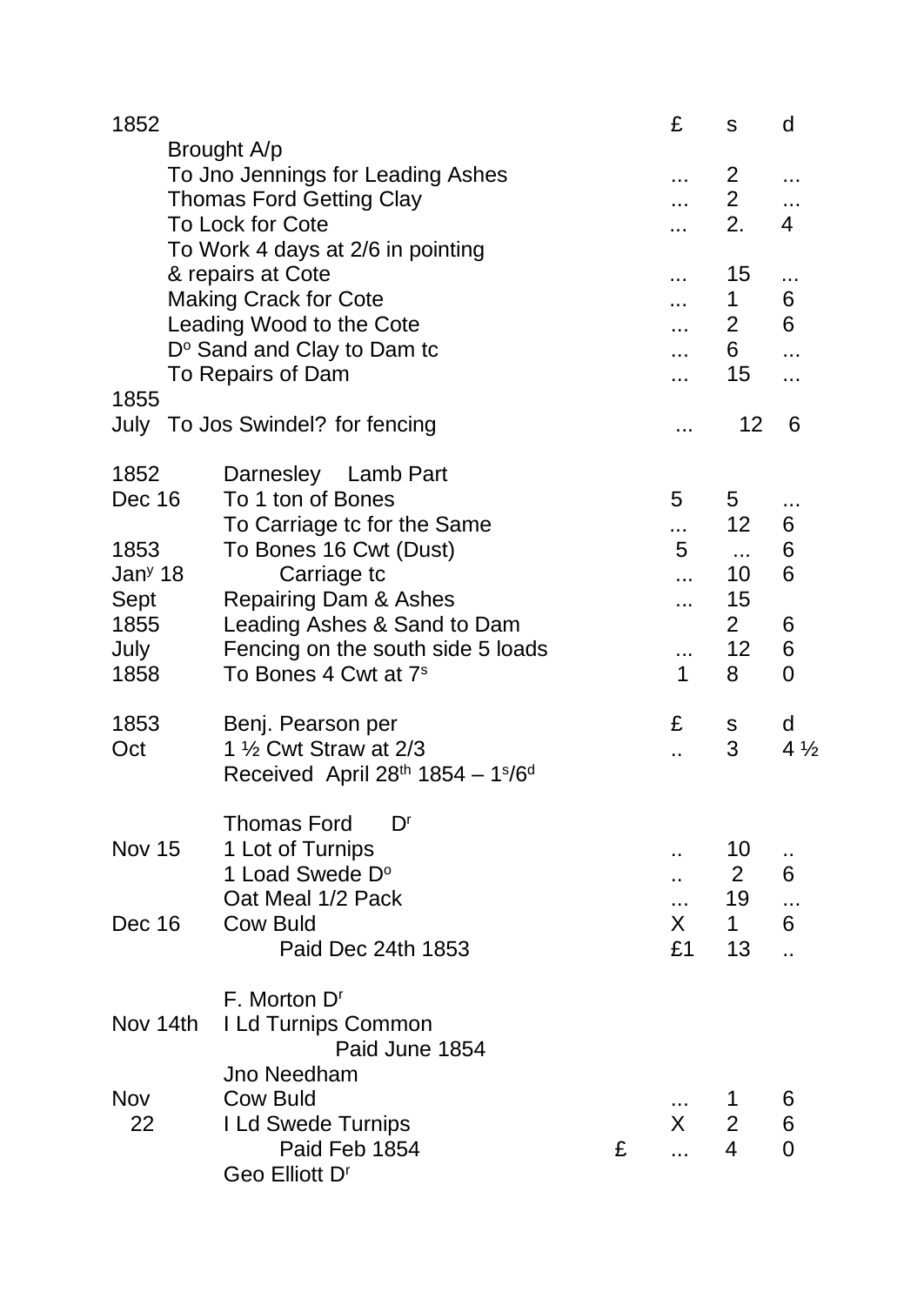| <b>Nov 22</b>       | 2 Lds Swede Turnips<br>Paid Dec 21st 1853                                                                                                   |                |                |             | 5               |                |
|---------------------|---------------------------------------------------------------------------------------------------------------------------------------------|----------------|----------------|-------------|-----------------|----------------|
| Dec 10              | Jacob Marshall Dr<br><b>Cow Bulld</b>                                                                                                       |                |                |             | 0               | 6              |
| Nov 14              | Balance Struck for work Done by J. Marshall                                                                                                 |                |                |             |                 |                |
| 1853<br>Dec 31      | <b>Robert Needham Cow Buld</b><br>Paid Jan <sup>y</sup> 28 <sup>th</sup> 1854                                                               |                | X              | £           | S<br>1          | d<br>$\Omega$  |
| 1854                |                                                                                                                                             |                |                |             |                 |                |
| Jan <sup>y</sup> 31 | <b>Robert Middleton</b><br>$\mathbf{D}^{\mathsf{r}}$<br>Beef 7 st 2 lbs at<br>$4\frac{s}{6}$<br>Paid Feb <sup>y</sup> $2nd$ 1854            | X              |                | $\mathbf 1$ | 12 <sup>2</sup> | $\overline{2}$ |
| Jan <sup>y</sup> 31 | <b>George Elliott</b><br>ŊΓ<br>Beef 6st 4lbs<br>at $5/-$<br><b>Placed over Leaf</b>                                                         |                |                | 1           | 11              | 5              |
| Jan <sup>y</sup> 31 | Saml. Hall<br>$D^{r}$<br>Beef 6st 8lbs<br>at $5/-$<br>Paid April 16 1854. Rec <sup>d</sup> March 4 1854<br>12 <sup>s</sup> /10 <sup>d</sup> |                |                | 1<br>1      | 12              | 10             |
| Jan <sup>y</sup> 30 | John Evans<br>$D^{r}$<br><b>Beef</b><br>Paid<br>(Paid Feb 27th 1854)                                                                        |                |                | X           | 1               | 6              |
| Feb 11              | Paid to John Hill<br>Settled                                                                                                                |                | X <sub>1</sub> |             |                 |                |
| 1853                | George Elliott<br>$D^{r}$                                                                                                                   |                |                | £           | S               | d              |
| Nov22 <sup>nd</sup> | To 1 Fat Cow                                                                                                                                |                |                | 14          | 10              |                |
| 1854                | To Beef 6st 4lbs at 5/- for Home                                                                                                            |                |                | 1           | 11              | 5              |
| Jan <sup>y</sup> 31 |                                                                                                                                             |                | £              | 16          | 1               | 5              |
|                     | <b>Robert Hallam</b><br>$D^{\rm o}$                                                                                                         |                |                |             |                 |                |
| 1854                | <b>To Geo Elliott</b><br>Feb 7To 7 Loads of Coals at 1 <sup>s</sup> /4 <sup>d</sup>                                                         |                |                |             | 19              | 4              |
|                     | <b>To Killing Bull</b>                                                                                                                      |                |                |             | 1               | 6              |
|                     | To 1 Pig                                                                                                                                    |                |                | 1           | 1               | 0              |
|                     | D°                                                                                                                                          |                |                | 1           | 8               | 6              |
|                     |                                                                                                                                             |                |                | 3           | 0               | 4              |
|                     |                                                                                                                                             | <b>Balance</b> |                | £13         | 1               | 1              |
| April14             | <b>Received Cash</b>                                                                                                                        |                |                | 5           | 1               | 1              |
|                     |                                                                                                                                             | <b>Balance</b> |                | £8          | 0               | $\overline{0}$ |
| May 2               | To Straw 9Stones 9 lbs                                                                                                                      |                |                |             |                 |                |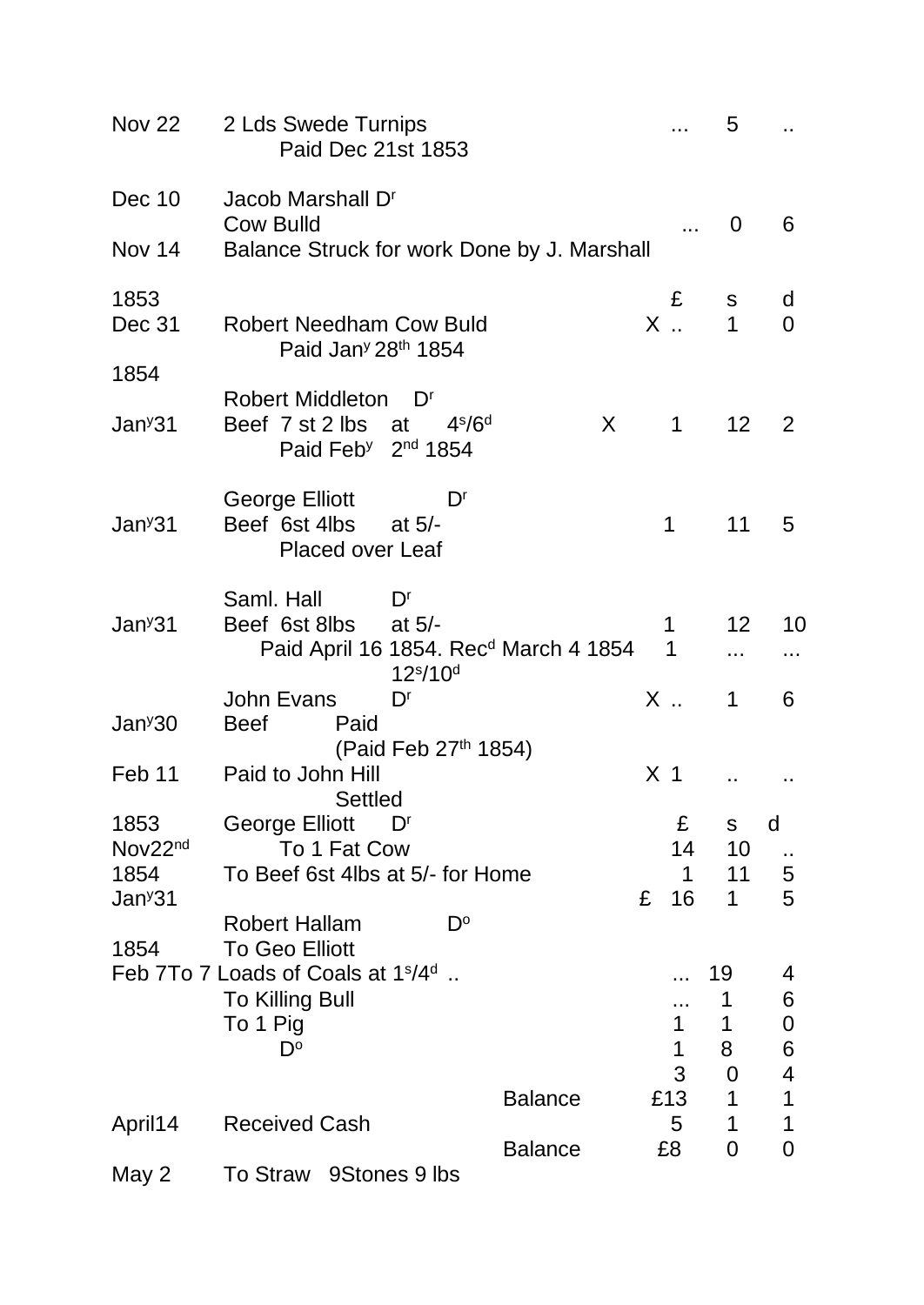|                     | <b>6Received Cash of Geo Elliott</b>        |                                                                              |   | 8              |                |                |
|---------------------|---------------------------------------------|------------------------------------------------------------------------------|---|----------------|----------------|----------------|
| June 26             | Lent Cash to Geo Elliott                    |                                                                              |   | 15             |                |                |
|                     |                                             | This account transferred to another Page RH.                                 |   |                |                |                |
| July                | Rec <sup>d</sup> . Cash from H. Hill 10/-   |                                                                              |   |                |                |                |
| 1854                |                                             | Cash Paid to Lodge for Henry Hill                                            |   |                |                |                |
| July25              | Cash                                        | Paid                                                                         |   |                | 3              |                |
| Dec2 <sup>nd</sup>  |                                             | Cash in Hand Belonging W. Oldfield<br>8 Paid over the above to Tho Broadbent |   |                | 2              | 3              |
| 1854                |                                             |                                                                              |   |                |                |                |
| April 3             | <b>Red Cow Bulld</b>                        |                                                                              |   |                |                |                |
| May 19              | <b>Spotted Cow Bulld</b>                    |                                                                              |   |                |                |                |
| 1854                | Geo Furness to Rob Hallam Dr                |                                                                              |   |                |                |                |
| Oct 24              | To Straw 4 Cwt at 2 <sup>s</sup> /- per Cwt |                                                                              |   |                | 8              |                |
| <b>Nov 27</b>       | <b>Paid Tho Gleadhill</b>                   | Thaching                                                                     |   |                | 4              | 6              |
| Dec 1               |                                             | Paid Geo Middleton Glasing                                                   |   |                | 1              | $\mathfrak{S}$ |
| 8                   |                                             | <b>Paid Tho Broadbent Masonwork</b>                                          |   |                | 1              |                |
| 1854                |                                             |                                                                              |   |                |                |                |
| Feb 13              |                                             | George Elliott Coals 7 Loads                                                 |   |                |                |                |
|                     |                                             | 2 Pigs & Killing Bull Taken Over                                             | X | 3              | $\Omega$       | 4              |
|                     |                                             | Lent E. Hill a Beam? at the time                                             |   |                |                |                |
|                     | he was married                              |                                                                              |   |                |                |                |
| 1854                |                                             |                                                                              |   |                |                |                |
| Feb26 <sup>th</sup> | $D^{\circ}$ W. Hill?                        | Paid Cash at Lodge W. Oldfield                                               |   | 1<br>$\cdots$  | 6.<br>3        | 0              |
| April 22            |                                             | Paid Cash at Lodge for W. Oldfield                                           |   | 1              | 6              |                |
| June17              | Received of W. Oldfield 10/-                |                                                                              |   |                |                |                |
|                     | Left D <sup>r</sup> to Robt Hallam 1/9      |                                                                              |   |                |                |                |
|                     |                                             | Paid Oct 1855                                                                |   | £              | 14             | 9              |
| 1855.               |                                             |                                                                              |   |                |                |                |
| Oct 13              |                                             | Paid Succession Duty for Sarah                                               |   |                |                |                |
| 1850                | <b>Hallam First instalments</b>             |                                                                              |   |                | 3              |                |
| Feb 18              | <b>Paid Second instalment</b>               | Paid                                                                         |   |                | 3              |                |
| 1855                | W. Oldfield Dr                              | Mar 25/56                                                                    |   |                |                |                |
| Nov <sub>3</sub>    | To Rob Hallam                               | C.C.?                                                                        |   |                | 10             | 3              |
|                     | Rec <sup>d</sup>                            |                                                                              |   |                | 7              | <b>.</b>       |
|                     | <b>Balance</b>                              |                                                                              |   | £              | 3              | $\mathbf{3}$   |
| Dec 1               | Cash Paid at Lodge                          |                                                                              |   |                |                | 6              |
|                     |                                             |                                                                              |   | £<br>$\ddotsc$ | 4              | 9              |
| 22                  | Rec <sup>d</sup> Cash                       |                                                                              |   |                | 5              |                |
| $\overline{2}$      |                                             | D <sub>r</sub> to W. Oldfield<br>£                                           |   |                | ٠.             | 3              |
| 29                  | Paid at Lodge                               |                                                                              |   |                | $\overline{2}$ |                |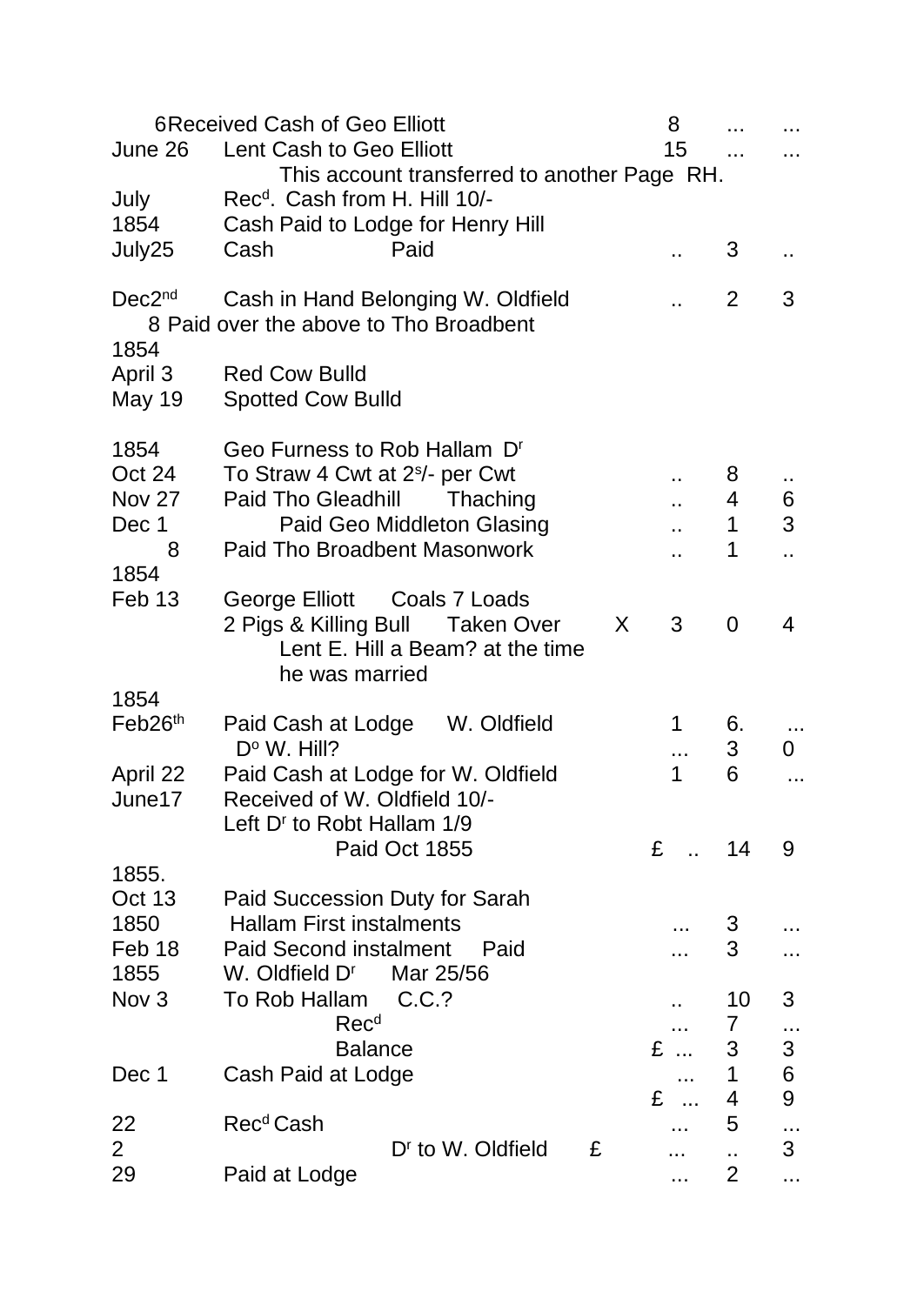| Jan <sup>y</sup><br>Feb <sub>23</sub>       | D°<br>D°                                                                                                     |                         |               | 1<br>1<br>5                 | 6<br>6                                |
|---------------------------------------------|--------------------------------------------------------------------------------------------------------------|-------------------------|---------------|-----------------------------|---------------------------------------|
|                                             | Cash in hand Dec 22<br>Due to Rob <sup>t</sup> Hallam                                                        | 1855                    |               | $\ddotsc$<br>$\overline{4}$ | $\blacksquare$<br>$\mathfrak{S}$<br>9 |
| 1854<br>June 28                             | Sent Cash to Rob Middleton<br>Repaid July 25 1854                                                            | (qarris)?               | £             | S<br>$\epsilon$ .           | d<br>Ω,                               |
| 1854<br>Aug $24th$<br>Oct 3                 | Geo Elliott's<br><b>Horse Came to Grass</b><br>Taken out of Pasture 5 <sup>s</sup> /5 <sup>d</sup>           |                         |               |                             |                                       |
| Sept 29                                     | Lent to Rob Bradwell<br>Paid Dec <sup>r</sup> !854                                                           |                         | Paid for<br>5 |                             |                                       |
| 1854<br>Aug 25                              | To R. Middleton<br>$D^{r}$<br>1 <sub>Cwt</sub><br>To Coals<br>1 Ton<br>$D^{\circ}$<br>$19\frac{1}{2}$<br>Cwt |                         |               | 15<br>14                    | 9<br>$7\frac{1}{2}$                   |
| Sept                                        | Leading Lime 6 Lds                                                                                           |                         | £1            | 1<br>11                     | 3                                     |
|                                             | Settled Oct 27 <sup>th</sup> 1854                                                                            | <b>Philip Middleton</b> |               |                             | $7\frac{1}{2}$                        |
| 1854<br>Dec <sup>r</sup>                    | <b>Henry Hill</b><br>$D^{r}$<br>Cash paid to Club                                                            | to R. Hallam            |               | 5                           | 3                                     |
| 1855.<br>Feb 24<br><b>May 19</b><br>June 16 | Cash to Lodge<br>$D^{\circ}$<br>D°                                                                           |                         |               | 5<br>1<br>5                 | 1<br>6<br>$1\frac{1}{2}$              |
| 1855                                        | Rec <sup>d</sup> the Account<br>July 4 <sup>th</sup> 1855                                                    | £                       |               | 16                          | $11\frac{1}{2}$                       |
| Aug $30th$                                  | Lent to Samuel Hill<br>Paid Oct 1855                                                                         |                         | £<br>1        |                             |                                       |
| 1855<br>Sept<br>Dec 1<br>Feb <sub>23</sub>  | Paid for H. Hill at Lodge<br>Cash<br>D°<br>D°                                                                |                         |               | 4<br>4<br>4                 | 6<br>6<br>6                           |
| 1855<br>Feb <sub>24</sub>                   | Rec <sup>d</sup> the a/c March 1855<br>Paid at Lodge for W. Oldfield                                         |                         | £             | 13<br>1                     | 6                                     |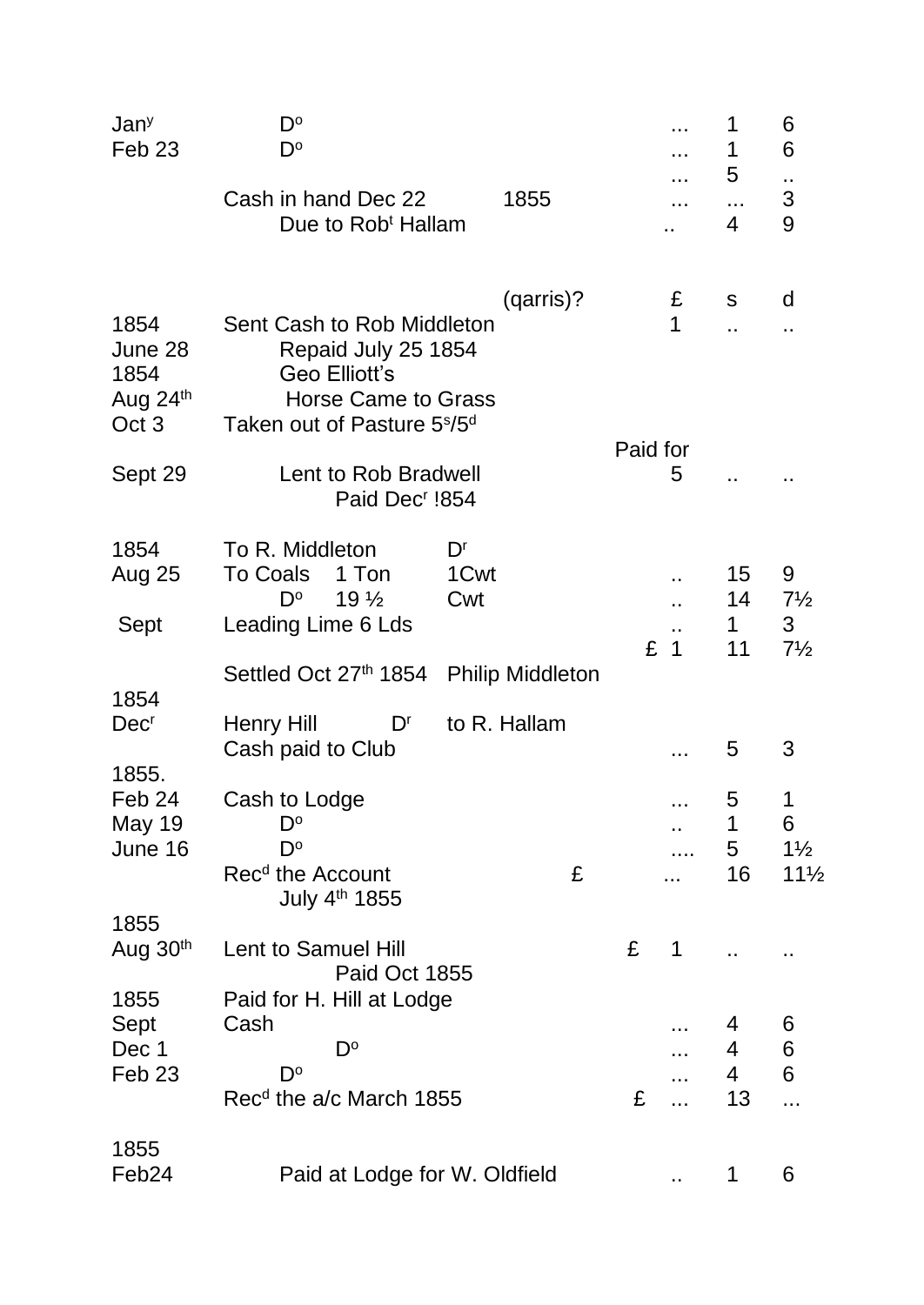## Repaid March 1855

| 1855<br>April7th                                                  | Let the House in Castleton<br>To Joseph Eyre April 4th 1855<br>(Yearly Tenancy<br>R. Hallam<br><b>Spotted Cow Bulled.</b>                                                                    |                                                                        |                                                                  |                           |
|-------------------------------------------------------------------|----------------------------------------------------------------------------------------------------------------------------------------------------------------------------------------------|------------------------------------------------------------------------|------------------------------------------------------------------|---------------------------|
| 1855<br>April<br>30 <sup>th</sup>                                 | George Morton<br>To Rob Hallam<br>$D^{r}$<br>To 2/- short of Change when paying<br>for Horse Work<br>Settled.                                                                                |                                                                        |                                                                  |                           |
| 1855<br>June16<br>Sept<br>Oct                                     | Paid for W. Oldfield at Lodge<br>D°<br>D <sup>o</sup> Transfered to another<br>Page.                                                                                                         | 5<br>1<br>1                                                            | 11/2<br>6<br>6                                                   |                           |
| 1854<br>May2<br>June<br>Aug1<br>Aug5<br>10<br>17<br>24            | <b>George Elliott</b><br>to R. Hallam<br>$D^{r}$<br>To Straw? 9st 9lbs<br><b>To Cash lent</b><br>To 3 Lambs<br>To 1 Sheep<br>To 1 Fat Cow<br>To Cash<br>To 2 Lambs<br>To 1 $D^{\circ}$<br>D° | £<br>15<br>3<br>$\overline{2}$<br>14<br>10<br>$\overline{2}$<br>1<br>1 | $\mathsf{S}$<br>3<br><b>ка</b><br>10<br>$\overline{2}$<br>1<br>1 | d<br>٠.                   |
| Sep <sup>r</sup><br>Sep <sup>r</sup><br>Sep <sup>r</sup> 13<br>11 | D°<br>To Sheep<br>D°<br>To 5 Lambs<br>To 1 Fat Cow                                                                                                                                           | 1<br>2<br>$\overline{2}$<br>5<br>10                                    | 1<br>٠.<br>5<br>Ω,                                               |                           |
| Sep13<br>Oct19                                                    | <b>Recd of Geo Elliott</b><br>Balance Due to R. Hallam<br>To 1 Cow Hide<br>Cow Heart, Head & Feet<br><b>Tallow</b>                                                                           | £69<br>£39<br>29<br>ο.                                                 | 3<br>6<br>16<br>13<br>$\mathfrak{S}$<br>7                        | 1<br>11<br>$\overline{2}$ |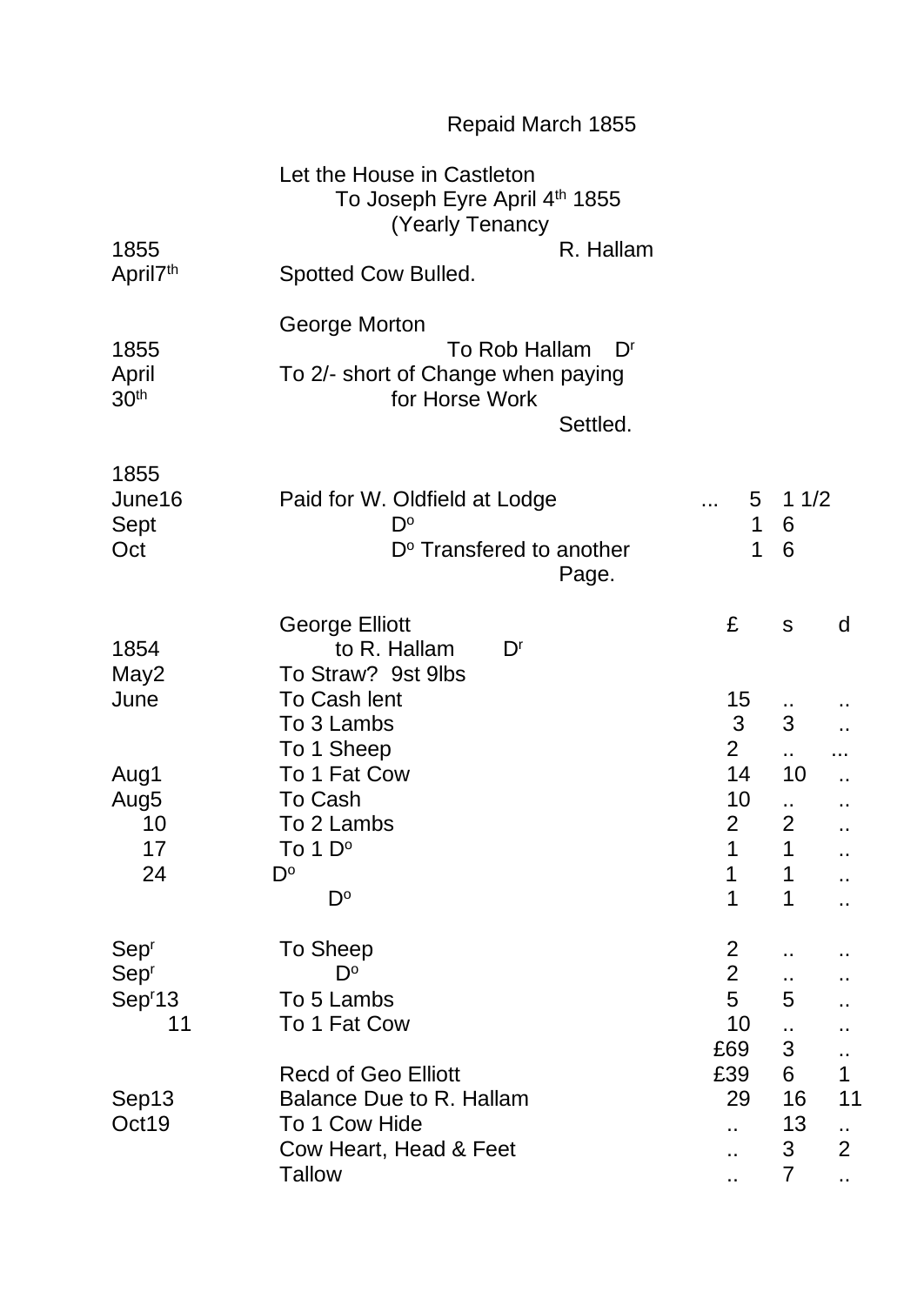|                                                       | <b>Settled</b>                                                                                                                                                                                                                                               | £ 31                                                                                      | $\overline{0}$                                                      | 1                                                                                                                       |
|-------------------------------------------------------|--------------------------------------------------------------------------------------------------------------------------------------------------------------------------------------------------------------------------------------------------------------|-------------------------------------------------------------------------------------------|---------------------------------------------------------------------|-------------------------------------------------------------------------------------------------------------------------|
| 1854<br>July 8<br>10<br>13<br>Aug 7<br>18<br>26<br>28 | To $G. E.$ D'<br><b>Robert Hallam</b><br>8 Lds<br>Coals<br>To 1 Leg of Mutton<br>Rec <sup>d</sup> Cash<br>D°<br><b>To Cash</b><br>To Beef<br>To Mutton 2 lbs<br>$2\frac{1}{2}$<br>Do<br>Rec <sup>d</sup> Cash<br>Mutton 11⁄4 lbs<br>Coals<br>Mutton 21⁄4 lbs | Ω,<br>Ω,<br>6<br>9<br>14<br>ă.<br>$\ddot{\phantom{1}}$<br>$\sim$<br>8<br>Ω.<br>.,<br>£ 39 | 10<br>5<br>Ω.<br>Ω.<br>10<br>5<br>1<br>1<br>ò,<br>Ω.<br>9<br>1<br>6 | 8<br>10<br>Ω.<br>$3\frac{1}{2}$<br>$\overline{2}$<br>$5\frac{1}{2}$<br>٠.<br>$8\frac{1}{2}$<br>8<br>$3\frac{1}{2}$<br>1 |
| 1854<br>Sept<br>30<br>Oct 7                           | Rec <sup>d</sup> Cash<br>Mutton 2 <sup>1/2</sup> lbs<br>$D^{\circ} 2$<br>$D^{\circ}$ 2<br>To Cash<br>$D^{\circ}$<br>D°<br>Mutton 2 lbs<br>Beef 3 lbs<br><b>Settled</b>                                                                                       | Ω,<br>Ω.<br>Ω.<br>Ω,<br>10<br>$\mathbf 1$<br>10<br>£22                                    | 6<br>1<br>1<br>1<br>6<br>6<br>å.<br>1<br>1                          | οń,<br>$5\frac{1}{2}$<br>$\overline{2}$<br>$\overline{2}$<br>Ω,<br>Ω,<br>Ω,<br>$\overline{2}$<br>9                      |
| 1854<br>Aug 9<br>Oct 7<br>28<br><b>Nov 22</b>         | Paid to S. Hallam<br>Rec <sup>d</sup> 2£ for Summer of Sheep 1£ for?<br>Paid Cash to R Furness<br>Paid R. Furness for Work<br>4s4d<br>Paid R. Furness D°                                                                                                     | £<br>5<br>Translated<br>10<br>3<br>£1                                                     | S<br>$\overline{2}$                                                 | d<br>6                                                                                                                  |
| Oct 24<br><b>Nov 27</b><br>Oct 21                     | To George Furness Straw 30 Laps 18 <sup>d</sup><br>Paid Tho Gleadhill for Thaching Transferred 4<br><b>Slacking Lime for Jacob Hallams House</b><br>To 1 Load of Lime<br>To Loading Lime & Sand<br>Paid                                                      | ٠.                                                                                        | 8<br>6<br>1<br>1                                                    | 9                                                                                                                       |

1855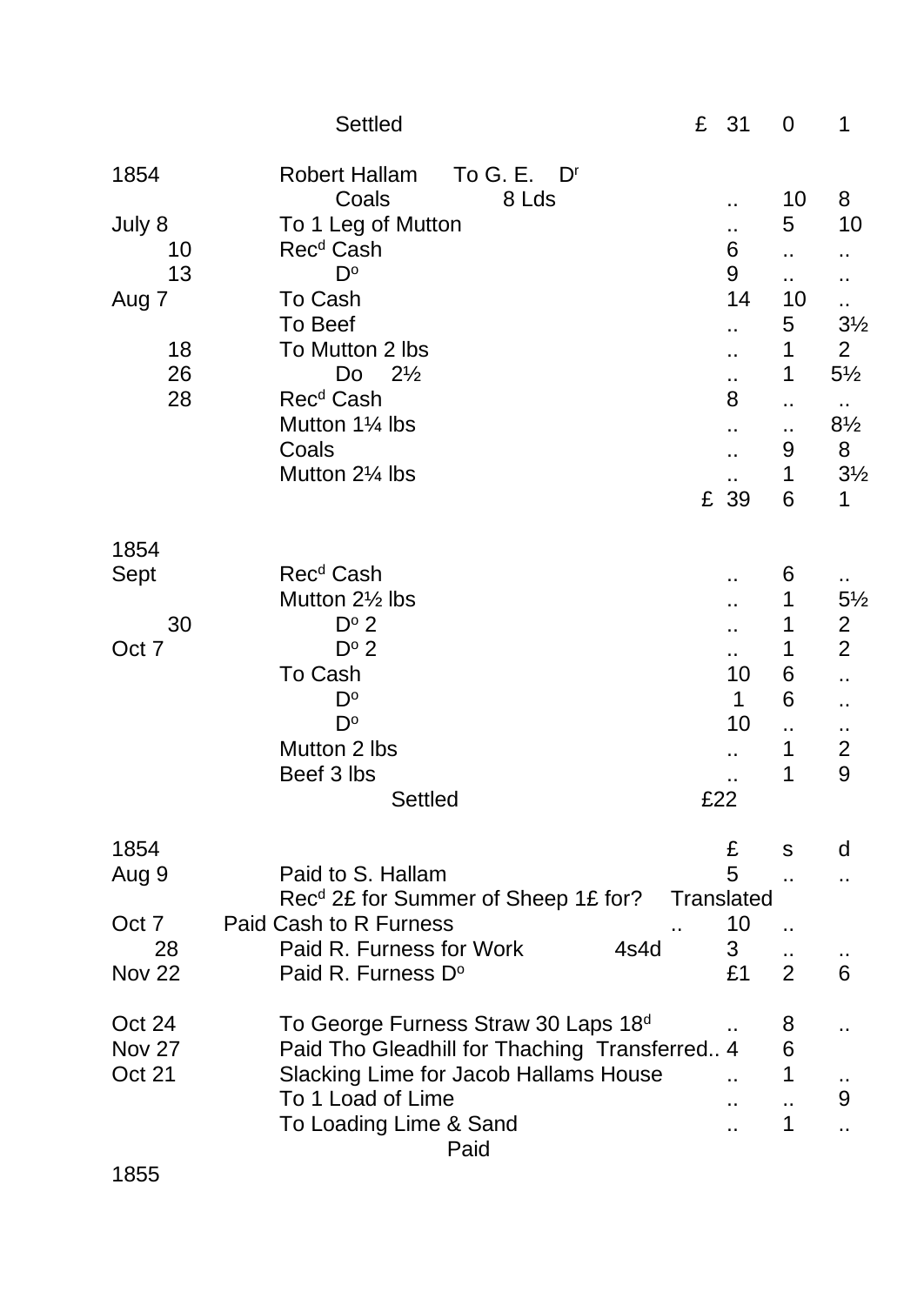| March<br>10 <sup>th</sup>                                                                                                                                 | <b>To Geo Elliott</b><br>$D^{r}$<br>To 1 lbs Mutton<br>Paid                                                                                                                                        |                               |                                                                       | 7                                 |
|-----------------------------------------------------------------------------------------------------------------------------------------------------------|----------------------------------------------------------------------------------------------------------------------------------------------------------------------------------------------------|-------------------------------|-----------------------------------------------------------------------|-----------------------------------|
| 1855<br>May 8                                                                                                                                             | Lent to John Hill<br>Paid May 23rd 1855<br>W. Jeffrey's Daughter Came to serve in<br>June 31 <sup>st</sup> 1855. Wages 8 for Week.                                                                 | £3                            |                                                                       |                                   |
| 1855<br>Oct 29th                                                                                                                                          | Lent to Edwin Hill<br>Repaid Dec <sup>r</sup> 1855                                                                                                                                                 | £13                           |                                                                       |                                   |
| Aug<br>Sept<br>Oct<br>Nov<br>Dec <sup>r</sup>                                                                                                             | Received of Adam Hallam<br>to pay at Club Aug 1st 1855<br>Cash to Club<br>$D^{\circ}$<br>$D^{\circ}$<br>$D^{\circ}$<br>$D^{\circ}$                                                                 | £<br>$\overline{1}$<br>$\sim$ | ${\sf S}$<br>14<br>1<br>1<br>1<br>1<br>1                              | d<br>6<br>6<br>6<br>6             |
| 1855<br>Jan <sup>y</sup><br>Feb<br>March<br>April<br>May<br>June<br>July<br>Sept<br>Oct<br>Nov<br>Dec <sup>r</sup><br><b>Jany</b><br>Feby<br>March<br>May | $D^{\circ}$<br>$D^{\circ}$<br>$D^{\circ}$<br>$D^{\circ}$<br>D°<br>D°<br>D°<br>$D^{\circ}$<br>$D^{\circ}$<br>D°<br>$D^{\circ}$<br>D°<br>D°<br>D°<br>D°<br>This a/c Settled off<br>To D <sup>r</sup> | $\sim$<br>٠.<br>٠.<br>. .     | 1<br>1<br>1<br>$\overline{2}$<br>1<br>1<br>1<br>1<br>1<br>1<br>4<br>6 | ٠.<br>٠.<br>6<br>6<br>6<br>6<br>6 |

R. Hallam

next page blank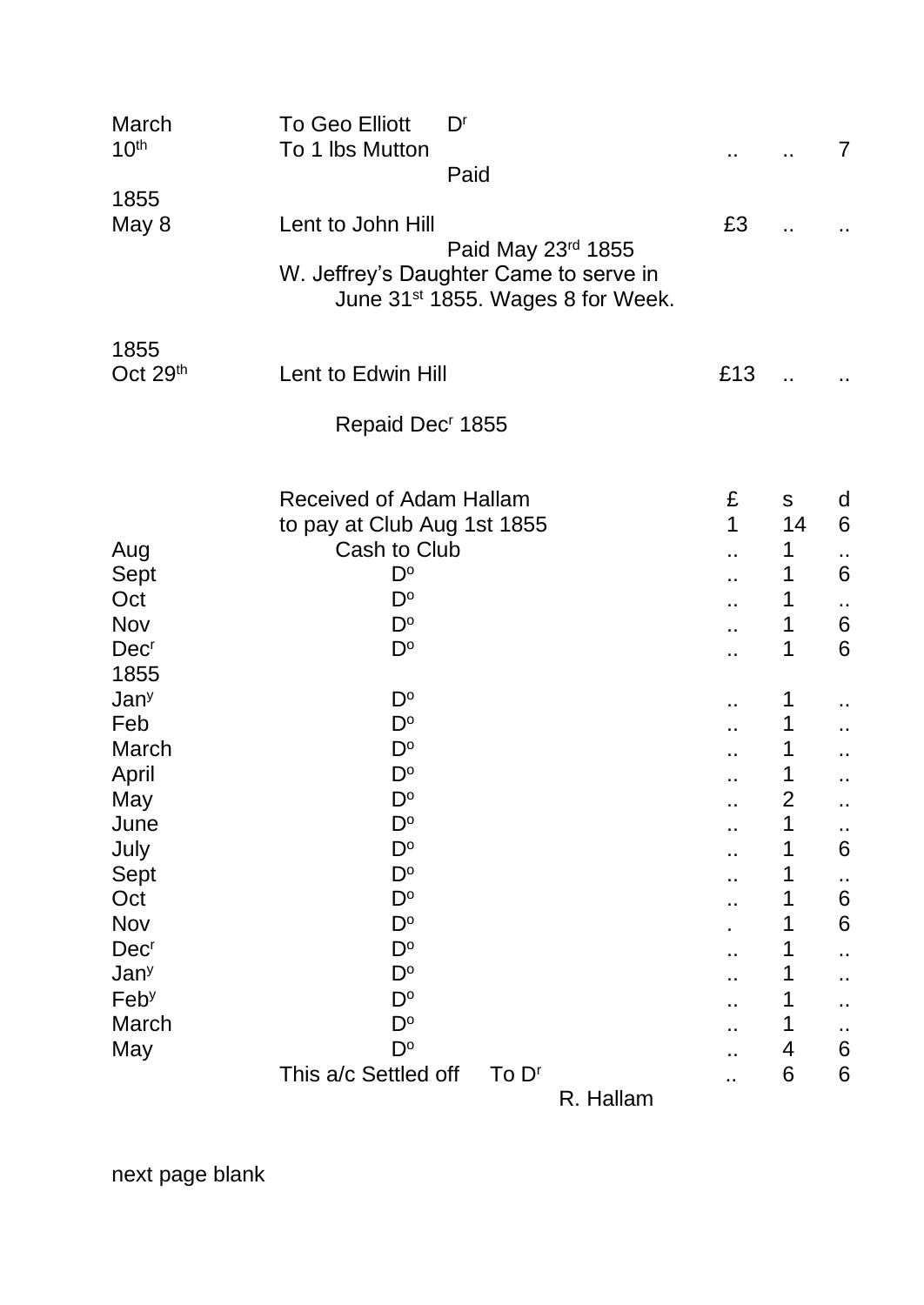| !854   |                                                   |              |                 |                                                                  |                |                                   | £                    | $\mathsf S$    | d               |
|--------|---------------------------------------------------|--------------|-----------------|------------------------------------------------------------------|----------------|-----------------------------------|----------------------|----------------|-----------------|
| Oct 19 | <b>Robert Middleton</b><br>Paid                   |              |                 | Beef at 7 <sup>st</sup> 8 lbs at 5 <sup>s</sup> /10 <sup>d</sup> |                |                                   | $\overline{2}$       | 4              | $\overline{2}$  |
| Paid   | Tho Broadbent                                     |              | $D^{\circ}$     | 7/1                                                              | tc             |                                   | $\overline{2}$       | $\mathbf 1$    | 3               |
| Paid   | Fred <sup>k</sup> Morton                          |              | D°              | 14lbs at 3 <sup>d</sup> perlb                                    |                |                                   | ò.                   | 3              | 6               |
| Paid   | Jos. Hall                                         |              | D°              | 5 1/2 at $5^d$                                                   |                |                                   | $\overline{2}$       | $3\frac{1}{2}$ |                 |
| Paid   | Robert Middleton (shoe)                           |              | D°              | 18                                                               |                | Paid                              |                      | $\overline{7}$ | 6               |
| Paid   | Benj. Walker                                      |              | D°              | 14                                                               |                |                                   | a a                  | 5              | 10              |
| Paid   | <b>Edwin Hill</b>                                 |              | $D^{\circ}$     | 12                                                               |                |                                   | Ω.                   | 5              | Ω.              |
| Paid   | Jno Cheetham                                      |              | D°              | $8\frac{1}{2}$ at $4^d$                                          |                |                                   | a a                  | $\overline{2}$ | 10              |
| Paid   | <b>Robert Howe</b>                                |              | D°              | 13                                                               | 3 <sup>d</sup> |                                   | i.                   | 3              | 3               |
| Paid   | Jno Hill                                          |              | $D^{\circ}$     | 4 at $5d$                                                        |                |                                   | Ω.                   | 1              | 8               |
| Paid   | William Longden                                   |              | D°              | $4\frac{1}{2}$                                                   |                |                                   | ٠.                   | 1              | $10\frac{1}{2}$ |
| Paid   | <b>Robert Middleton</b>                           | $D^{\circ}$  | $13\frac{1}{2}$ |                                                                  |                | $\sim$                            | 5                    | $7\frac{1}{2}$ |                 |
| Paid   | Benj Pearson                                      |              | D°              | 5                                                                |                |                                   | $\ddot{\phantom{1}}$ | 2              | 1               |
| Paid   | <b>James Hibbs</b>                                |              | $D^{\circ}$     | 16                                                               |                |                                   | ٠.                   | 6              | 8               |
| Paid   | <b>Isaac Hibbs</b>                                |              | $D^{\circ}$     | $3\frac{1}{2}$ at $4^d$                                          |                |                                   |                      | $\mathbf 1$    | $\overline{2}$  |
| Paid   | Jno. Maltby                                       | <b>Shank</b> |                 |                                                                  |                |                                   | .                    | 11             |                 |
|        | Lent to Rob Middleton<br><b>Returned Feb 1855</b> |              |                 | <b>Chambers Misselany</b>                                        |                |                                   |                      |                |                 |
| 1855   | Lent to Rob Furness<br>Returned Feb 27th 1855     |              |                 |                                                                  |                | Payley's Work & Protestant Claims |                      |                |                 |
| Feb    | Lent to James Hibbs<br>Returned                   |              |                 |                                                                  |                | <b>Chambers Misselany</b>         |                      |                |                 |
|        | Lent to James Hibbs                               |              |                 |                                                                  |                | Nelson & History of Derbyshire    |                      |                |                 |

Next page blank

|                          | $N^{\circ}$ 26                     |                     |                      |    |                      |
|--------------------------|------------------------------------|---------------------|----------------------|----|----------------------|
| 1854                     | <b>Cost of Barn Smalldale Head</b> |                     |                      |    |                      |
| Oct 27                   | To R. Middleton                    | <b>Leading Lime</b> | $\ddot{\phantom{a}}$ |    | 3                    |
| <b>Nov 15</b>            | Paid Jno. Jennings for Work        |                     |                      | 15 | $\ddot{\phantom{a}}$ |
| Dec <sup>r</sup> 4       | Paid Jno. Hall for Timber          |                     |                      | 4  | 6                    |
|                          | Lime Bill                          |                     |                      | 2  | $\sim$ $\sim$        |
| 13                       | Tho. Jenning                       |                     | 1                    | 14 |                      |
| 1855 Jan <sup>y</sup> 13 | To Singleton & Co Timber           |                     | 5                    | 4  | 9                    |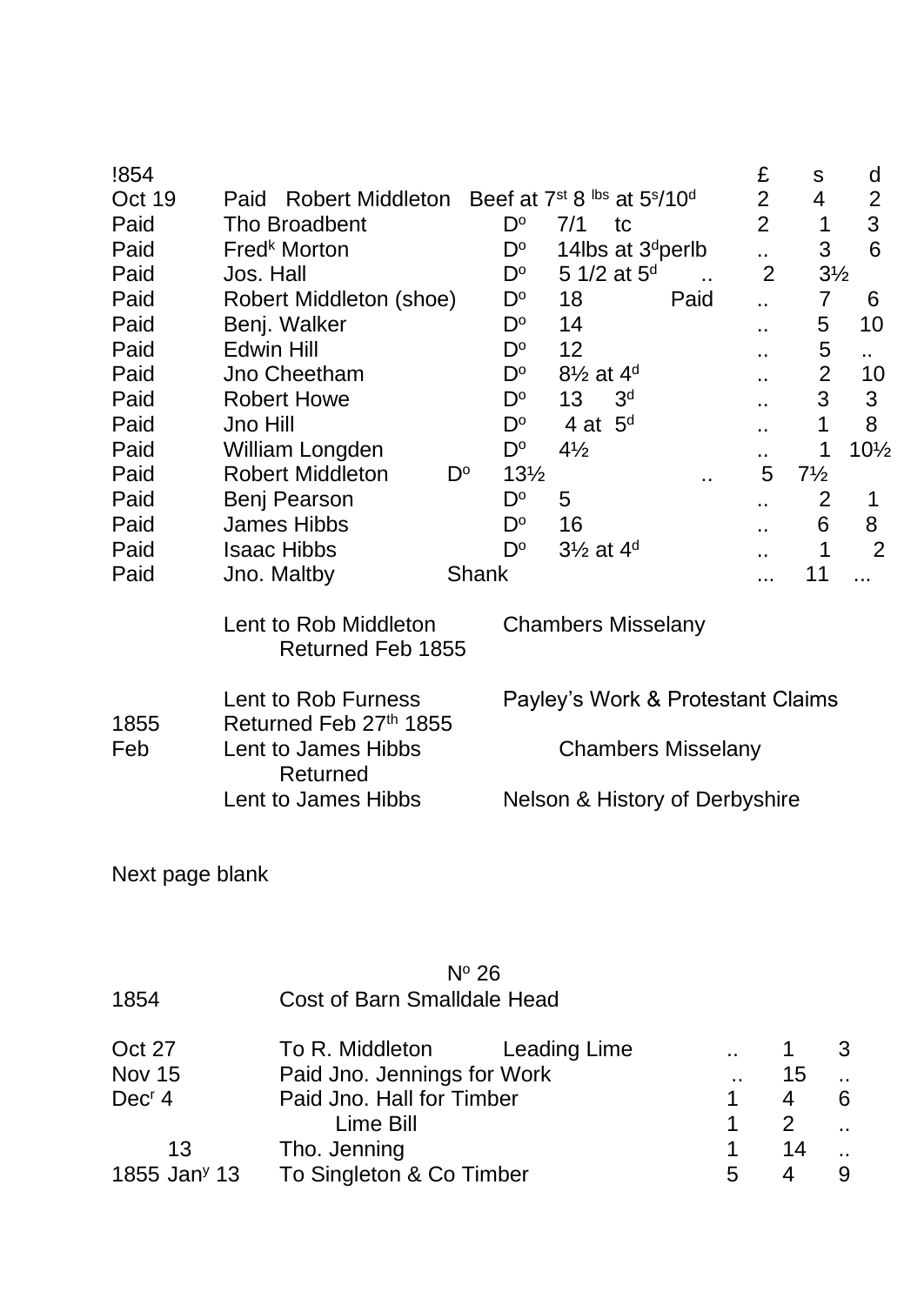| Feb              | Carriage<br>Do<br>Tho. Jennings Horse Work             |   |                | 17<br>17                  | $\blacksquare$<br>6 |
|------------------|--------------------------------------------------------|---|----------------|---------------------------|---------------------|
| April 3rd        | To 1 Load of Lime & Bar<br>To Tho. Jennings Horse Work |   | .<br>1         | 5                         |                     |
|                  | To Lime and Bar                                        |   |                | $\bullet$ $\bullet$<br>5. | Ω,<br>$\sim$        |
|                  | Latteing and Bars                                      |   |                | $7\phantom{.}$            | 6                   |
|                  | To Flagging 10 Yds                                     |   |                | 10                        |                     |
|                  | To W. Bowden for Slate Tiles                           |   |                |                           |                     |
|                  | Nails & Carriage to Whaley                             |   | 8              | 17                        | Ω,                  |
| 27               | <b>To Horse Work</b>                                   |   | .              | 15                        | å.                  |
|                  | To Singleton & C° Latts & Carriage                     |   | $\mathbf 1$    | 10                        | 10                  |
|                  | To James Wilson Stone Door Posts                       |   | 1              | 5                         | 6                   |
|                  | Tho Broadbent Roofing &                                |   |                |                           |                     |
|                  | <b>Walling Tabling &amp;</b>                           |   | 13             | 7                         | $1\frac{1}{2}$      |
|                  | Lead 12 lbs at $3d$ per lb                             |   | $\cdots$       | 3                         | 0                   |
|                  | <b>Leading Slate</b>                                   |   | 1              | 4                         |                     |
|                  | <b>Taken forward</b>                                   | £ | 41             | 6                         | $11\frac{1}{2}$     |
|                  |                                                        |   | £              | S                         | d                   |
| 1854             | George Elliott D <sup>r</sup> to Rob Hallam            |   |                |                           |                     |
|                  | <b>Brought from Page 13</b>                            |   | 31             | 0                         | 0                   |
| Oct <sub>3</sub> | Horse at Grass 5 weeks 5 days                          |   | 1              | $\overline{2}$            | 6                   |
|                  |                                                        |   | 32             | $\overline{2}$            | $\overline{7}$      |
|                  | <b>Deduct G. Elliotts Account</b>                      |   | 29             | $\overline{7}$            | $\overline{2}$      |
| Oct<br>27        | Rec <sup>d</sup> Balance                               |   | $\overline{2}$ | 15                        | 5                   |
| 28               | Straw 3 Cwt 1 qr                                       |   | .              | 5                         | Ω,                  |
| 30               | To 1 Cow                                               |   | 10             | 5                         |                     |
|                  | <b>To 1 Water Barrell</b>                              |   | <b>.</b>       | 1                         | 6                   |
| <b>Nov 27</b>    | To 1 Fat Beast                                         |   | 10             | 12                        | 6                   |
|                  | To 1 Day to Bakewell                                   |   | .              | $\overline{2}$            | 6                   |
|                  | To 10 Sheep                                            |   | 10             |                           |                     |
|                  |                                                        |   | 40             | 6                         | 6                   |
|                  | <b>Geo Elliotts Account Deduct</b>                     |   | 1              | $\overline{2}$<br>4       | $\frac{3}{3}$       |
|                  | Received the Above Account                             |   | £39            |                           |                     |
|                  | Dec <sup>r</sup> 12 1854<br>R. Hallam.                 |   |                |                           |                     |
|                  | Geo Elliott D' to Rob Hallam                           |   |                |                           |                     |
| Dec 27           | To Pork 27 Stone 9lbs at 5/8                           |   | 9              | 4                         | 3                   |
|                  | To Cash                                                |   | .              | 15                        | ٠.                  |
|                  |                                                        |   | 9              | 19                        | 3                   |
|                  | <b>Geo Elliott's Bill</b>                              |   | 5              |                           | 4                   |
|                  | Due to R. Hallam                                       |   | 4              | 18                        | 11                  |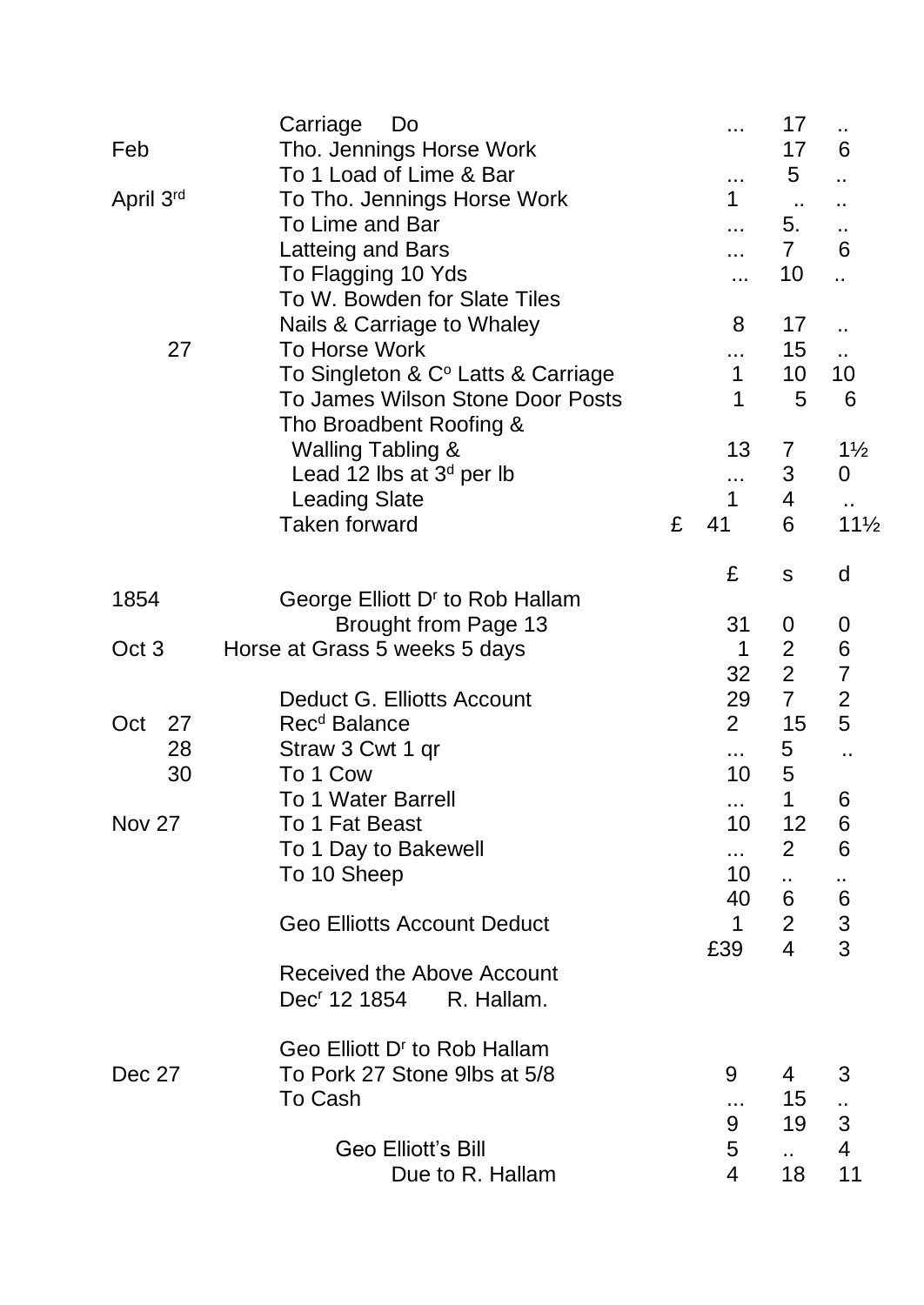## Settled

|                                           |                                                                                                                                                                                                                                                                                                                                 |   | £                                  | ${\sf S}$                                             | d                                                                                                             |
|-------------------------------------------|---------------------------------------------------------------------------------------------------------------------------------------------------------------------------------------------------------------------------------------------------------------------------------------------------------------------------------|---|------------------------------------|-------------------------------------------------------|---------------------------------------------------------------------------------------------------------------|
| 1854<br><b>Oct 25</b>                     | Robert Hallam D <sup>r</sup> to Geo Elliott<br><b>Brought from Page 13</b><br>Killing Cow tc<br>To 4 Sheep                                                                                                                                                                                                                      |   | 22<br>.<br>$\overline{7}$          | 4<br>2                                                | $8\frac{1}{2}$<br>6<br>ω.                                                                                     |
|                                           | Mutton 1/4lbs                                                                                                                                                                                                                                                                                                                   | £ | 29                                 | $\overline{7}$                                        | $1\frac{1}{2}$<br>$\overline{2}$                                                                              |
| Nov                                       | To Mutton 4 lbs<br>To Turnips 8 Lds at 2 <sup>s</sup> /- per Load<br>Mutton<br>2lbs<br>$2\frac{1}{2}$<br>$D^{\circ}$<br>$2\frac{1}{4}$<br>$D^{\circ}$<br><b>Geo Elliotts Bill</b>                                                                                                                                               | £ | .<br>.<br>1                        | $\overline{2}$<br>16<br>1<br>1<br>1<br>$\overline{2}$ | 4<br>$\ddot{\phantom{1}}$<br>$\overline{2}$<br>$5\frac{1}{2}$<br>$3\frac{1}{2}$<br>3                          |
| Dec 23 -<br>27<br>1855 Jan <sup>y</sup> 6 | Rob Hallam D' to Geo Elliott<br>To Beef 6 lbs<br>To Killing Pig<br>Mutton 2 lbs<br>To 1 Lamb<br>Mutton 2 lbs<br>Bacon 125 $\frac{1}{4}$ lbs at 8 <sup>d</sup> per lb<br>Cheese 5lbs at $7\frac{1}{2}$ <sup>d</sup> 3/1 <sup>1</sup> / <sub>2</sub> Mutton 2 lb <sup>1</sup> / <sub>2</sub><br><b>Mutton</b><br><b>Settled</b>   |   | 1<br>3 <sup>1</sup><br>£5          | 3<br>1<br>1<br>4<br>1<br>3<br>4<br>1                  | 6<br>11<br>$\overline{2}$<br>ο.<br>$\overline{2}$<br>$6\overline{6}$<br>$3\frac{1}{2}$<br>$8\frac{1}{2}$<br>4 |
| 1855<br>March<br>April                    | Geo Elliott<br>D <sup>r</sup> to R. Hallam<br><b>To Balance Due</b><br>To 1 Calf<br>To Straw 10 <sup>1</sup> / <sub>2</sub> Cwt 1/6<br>To Interest<br><b>To Cash</b><br><b>Deduct</b><br>Balance due to R. Hallam<br><b>Received the Balance</b><br>May 18 <sup>th</sup> 1855. Rob. Hallam<br><b>Robert &amp; Thomas Hallam</b> | £ | 4<br>1<br>1<br>25<br>32<br>30<br>1 | 18<br>15<br>.<br>14<br>16<br>17                       | 11<br>9<br>$\sim$<br>8<br>$11\frac{1}{2}$<br>$8\frac{1}{2}$                                                   |
|                                           | Reckoned Up to May 19th 1855                                                                                                                                                                                                                                                                                                    |   |                                    |                                                       |                                                                                                               |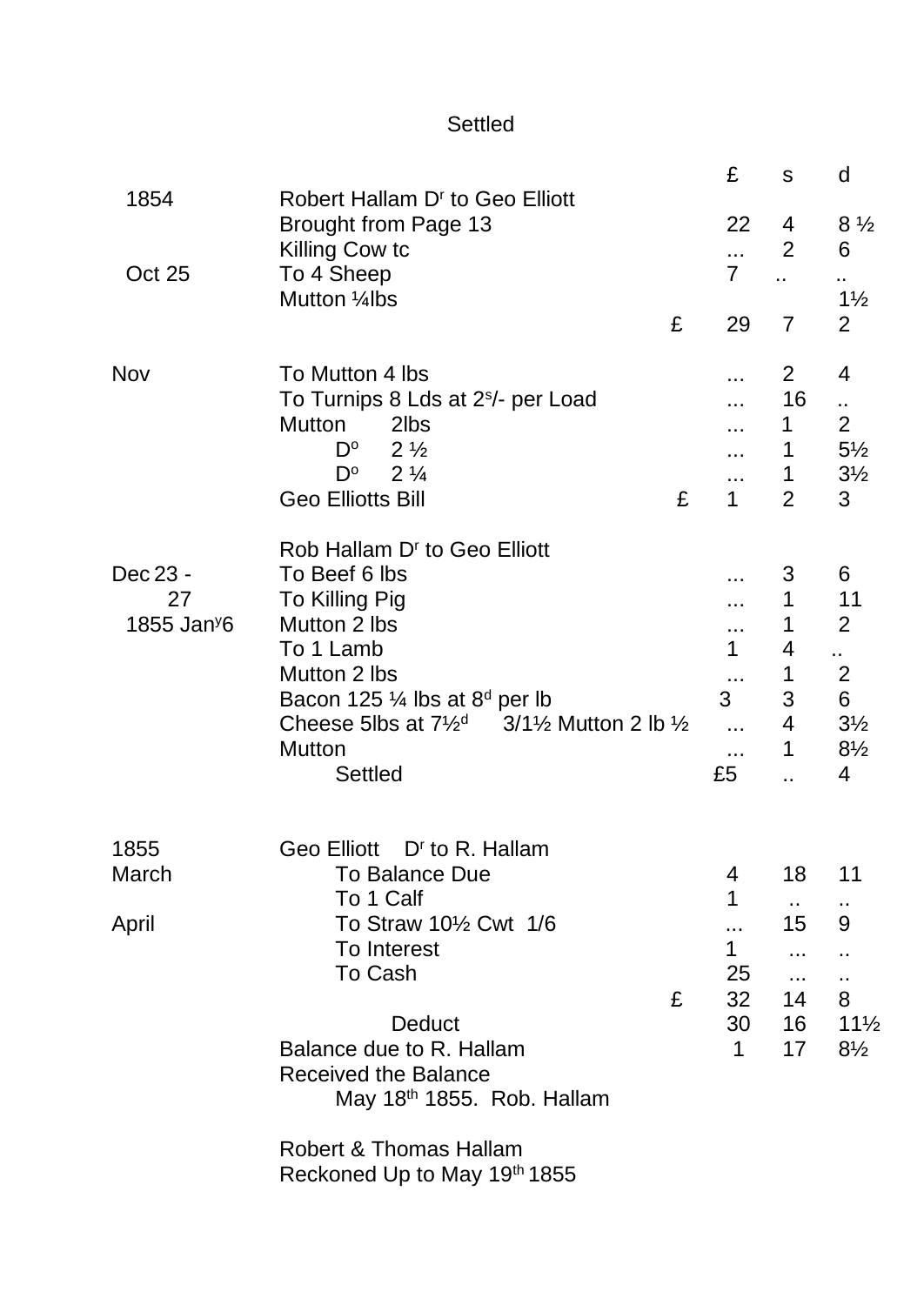|                  | Paid To Rob. Hall for Mine<br>Registering<br>D° |   |                | 5<br>1    |                      |
|------------------|-------------------------------------------------|---|----------------|-----------|----------------------|
| 1855             | Paid July 1855<br><b>RH</b>                     |   |                |           |                      |
|                  | Paid To Messrs Barber & Evans for a             |   |                |           |                      |
| Sep 25           | Mine For Tho. Hallam                            | £ | $\mathbf 1$    |           |                      |
| Nov <sub>5</sub> | <b>Registering Mine</b>                         |   | н.             | 1         |                      |
| Dec 4            | To M. Cheetham for Mine                         |   | $\overline{2}$ | Ω.        |                      |
|                  | <b>Transfered to Another Page</b>               |   |                |           |                      |
| 1855             | Rob. Hallam<br>D <sup>r</sup> to Geo Elliott    |   |                |           |                      |
| April 9          | To 1 Cow                                        |   | $\overline{7}$ | 5         | $\ddot{\phantom{1}}$ |
|                  | 1 <sub>lb</sub><br><b>Mutton</b>                |   |                | ٠.        | $\overline{7}$       |
|                  | $D^{\circ}$<br>$1\frac{3}{4}$                   |   |                | 1         |                      |
|                  | $1\frac{1}{2}$<br>$D^{\circ}$                   |   |                | Ω,        | $10\frac{1}{2}$      |
|                  | $1\frac{1}{4}$<br>$D^{\circ}$                   |   |                | Ω,        | $8\frac{1}{2}$       |
|                  | To<br>Cash                                      |   |                | 5         | 6                    |
|                  | 1 lbs<br><b>Mutton</b>                          |   |                | Ω.        | $\overline{7}$       |
|                  | 1 lbs<br>D°                                     |   |                | Ω,        | $\overline{7}$       |
|                  | $D^{\circ}$<br>$1\frac{1}{2}$                   |   |                | Ω,        | $10\frac{1}{2}$      |
|                  | 3 lbs<br><b>Beef</b>                            |   |                | 1         | 9                    |
|                  | <b>To Cash</b>                                  |   |                | 5         | 6                    |
|                  | To 1 Cow                                        |   | 8              | 15        |                      |
|                  | D°                                              |   | 8              | 10        |                      |
|                  | To 2 Sheep                                      |   | 5              | 5         |                      |
|                  | <b>To Labour</b>                                |   |                | 4         |                      |
|                  |                                                 | £ | 30             | 16        | 11 <sub>2</sub>      |
|                  | Paid off May 18th 1855                          |   |                |           |                      |
|                  | Rob Hallam<br><b>Borrowed</b>                   |   |                |           |                      |
|                  | of Thomas Hallam                                | £ | 20             |           |                      |
| 1855             | April 24th 1855                                 |   |                |           |                      |
| <b>Nov 21</b>    | Repaid the above to W. Bagshaw                  |   |                |           |                      |
|                  | for Tho. Hallam                                 |   |                |           |                      |
|                  |                                                 |   | £              | ${\sf S}$ | d                    |
| 1854             |                                                 |   |                |           |                      |
| Aug 9th          | Lent to Sarah Hallam                            |   | 5              |           |                      |
|                  | Paid                                            |   |                |           |                      |
| 1855             | D <sup>r</sup> to R. Hallam<br>Jacob Hallam     |   |                |           |                      |
| Oct 8            | 1 days Work<br>To                               |   |                | 2         | 6                    |
|                  | To Jos. Hall Bill                               |   |                | 3         | 5                    |
|                  | <b>Rob Somerset</b>                             |   | 1              |           | $\overline{4}$       |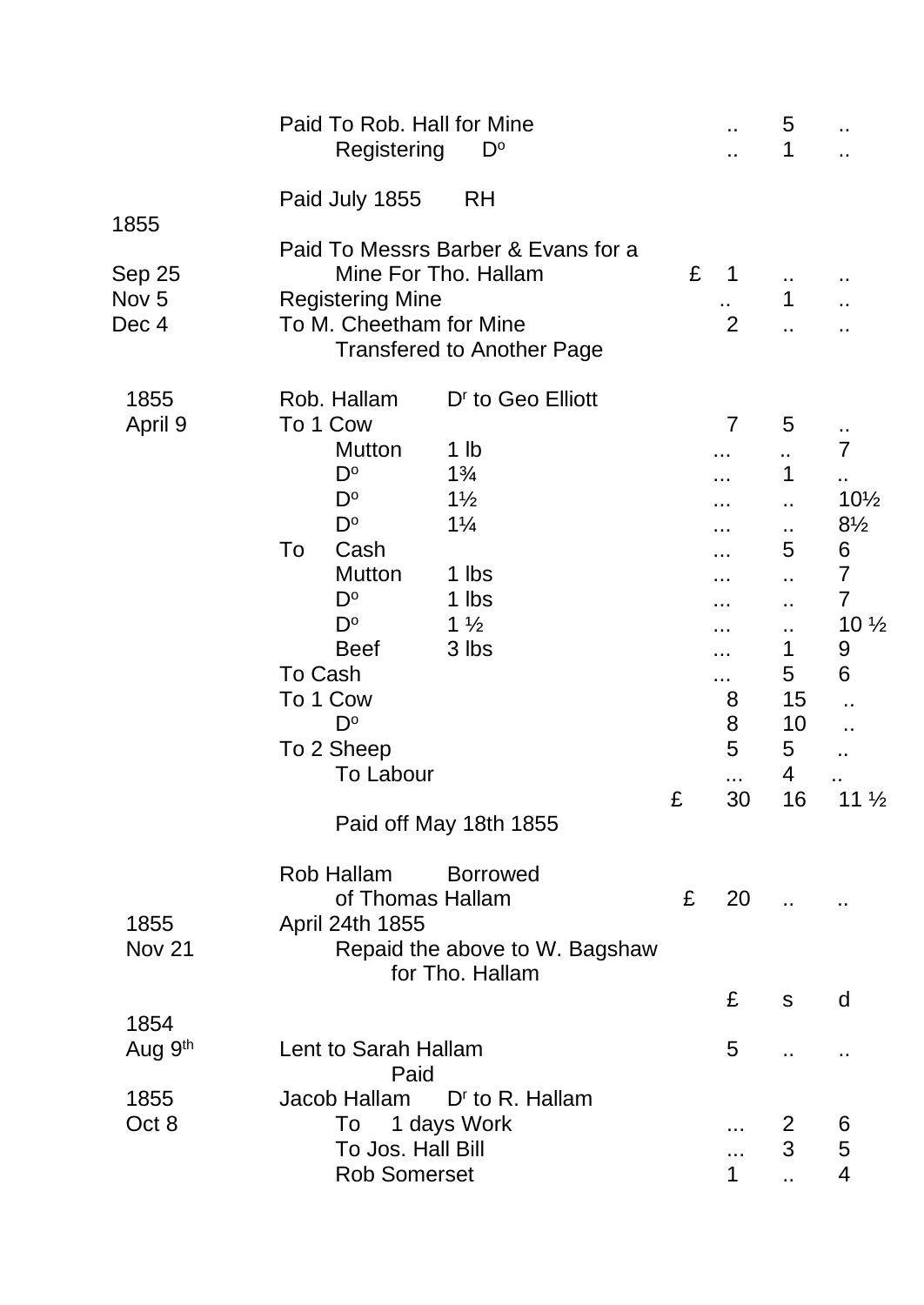|                          |                                                   | Tho. Broadbent<br><b>Isaac Cooper for Sand</b>                                              | £1                       | 3<br>9<br>10 |                  |
|--------------------------|---------------------------------------------------|---------------------------------------------------------------------------------------------|--------------------------|--------------|------------------|
| 1855<br>Oct 11           |                                                   | Rec <sup>d</sup> Cash<br>Due to J. Hallam<br>Tho. Middleton D <sup>r</sup><br>D° Rob Hallam | $\overline{2}$<br>£ Paid |              | <b>10 RH</b>     |
|                          |                                                   | <b>To Summers Grass for Horse</b>                                                           | 4                        |              |                  |
|                          |                                                   | Paid Jan <sup>y</sup> 26 <sup>th</sup> 1856 Rob. Hallam                                     |                          |              |                  |
| 1854                     | Rec <sup>d</sup> of Sarah Hallam for Summering    |                                                                                             | £                        | S            | d                |
|                          | two? Sheep                                        |                                                                                             | 2                        |              |                  |
|                          | To Fogg Grass                                     | Paid                                                                                        | 1                        |              |                  |
| 1855                     | <b>Rob Middleton</b>                              | $D^{r}$<br>To Rob. Hallam                                                                   |                          |              |                  |
|                          | To 2 days Work at N. Nook                         |                                                                                             |                          | 5            |                  |
|                          | Oct 9 Paid Geo Middleton                          | Glasing                                                                                     |                          | 6            | ٠.               |
| 17                       | <b>Jos Hall</b><br>Bill<br><b>Robert Somerset</b> | Bill                                                                                        | 4                        | 5<br>18      | 5<br>6           |
|                          |                                                   |                                                                                             | £5                       | 14           | 11               |
|                          | Rec <sup>d</sup> the above Nov 6 1855             |                                                                                             |                          |              |                  |
| 1855                     |                                                   |                                                                                             | £                        | S            | d                |
| <b>Nov 23</b>            | James Hibbs<br>to Rob. Hallam                     | $D^{r}$                                                                                     |                          |              |                  |
|                          | Meal 1/2 Pack                                     |                                                                                             |                          | 1            |                  |
|                          |                                                   | Received the amount Feb 1856                                                                |                          |              |                  |
| 1855<br>Dec <sup>r</sup> | E. Needham<br>To 2 Loads of Turnips at 2/11/2     | D <sub>r</sub> to Rob. Hallam                                                               |                          | 4            | 3                |
|                          |                                                   | Rec <sup>d</sup> the above Dec <sup>r</sup> 25 <sup>th</sup> 1855                           |                          |              |                  |
|                          | Brought forward from $N^{\circ}$ 26               |                                                                                             |                          |              |                  |
|                          | To 16 lbs Lead                                    |                                                                                             | 41                       | 6<br>4       | 11               |
|                          | To 1 Lock                                         |                                                                                             |                          | 3            |                  |
|                          | <b>To Rob Somersets Bill</b>                      |                                                                                             | 3                        | 17           | 8                |
|                          | To Tho. Broadbent's Bill                          |                                                                                             |                          | 13           | $\boldsymbol{0}$ |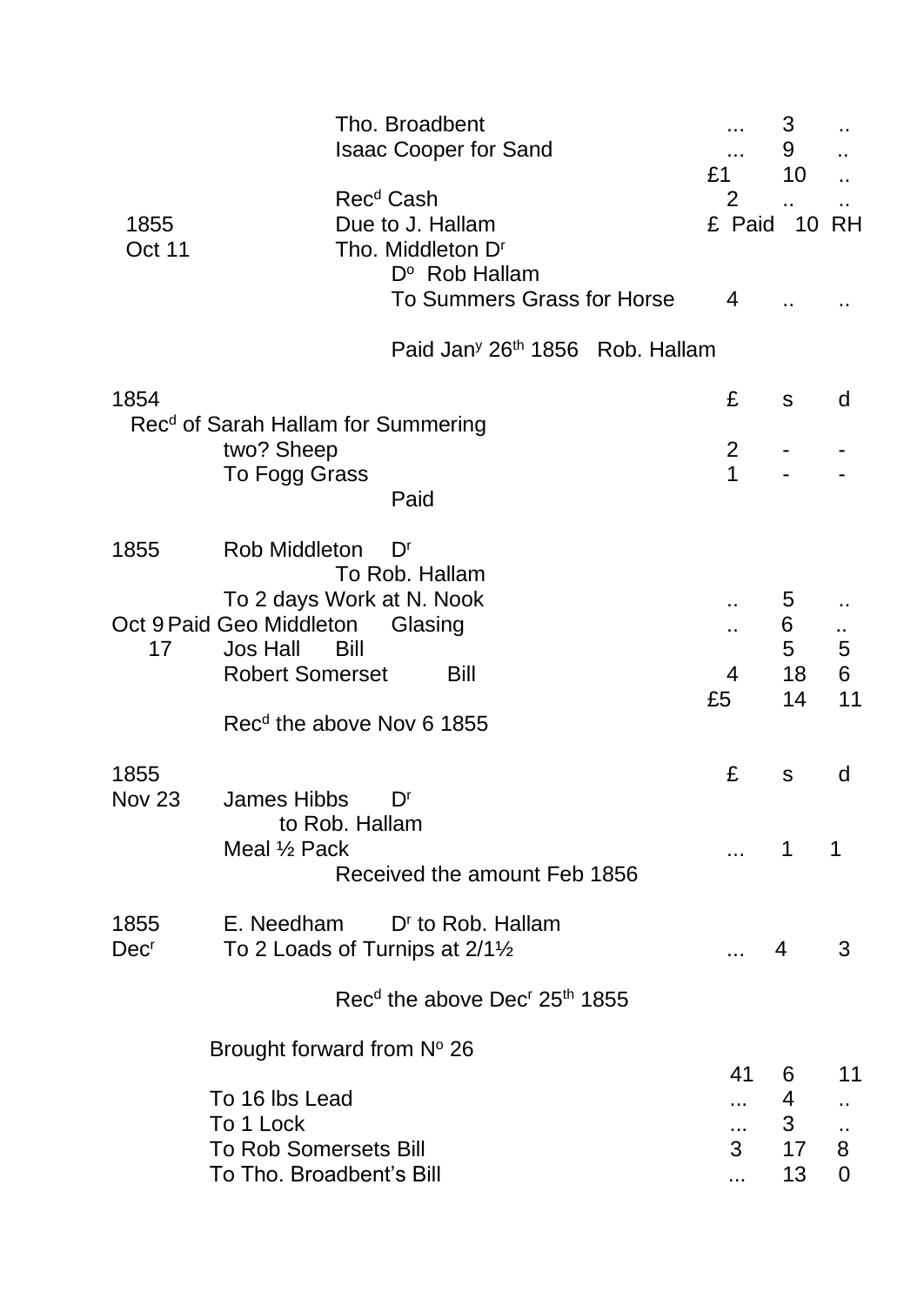|                                                          | John Jennings Horse Work<br>Jos. Hall Bill for Irons<br>Tho. Broadbent LS? Flour<br><b>Rob Somerset Bill</b><br>James Wilson Groop? Stones<br>Singleton & C° Timber (Boards)<br>Carriage<br>Do                                                     | 1<br>$\sim$<br>1                                        | 9<br>8<br>3<br>12<br>4<br>10                                                          | ٠.<br>6<br>6<br>Ω.                                                 |
|----------------------------------------------------------|----------------------------------------------------------------------------------------------------------------------------------------------------------------------------------------------------------------------------------------------------|---------------------------------------------------------|---------------------------------------------------------------------------------------|--------------------------------------------------------------------|
| 1856                                                     | Rob <sup>t</sup> Needham to Rob. Hallam Dr<br><b>Making Will</b><br>Rec <sup>d</sup> June 1857                                                                                                                                                     | R. Hallam1855                                           | 2                                                                                     | 6                                                                  |
| July 1<br>30<br>Sep<br>Oct 17<br>Nov 7 <sup>th</sup>     | <b>George Elliott</b><br>Dr to Rob. Hallam<br>To 1 Fat Sheep<br>To 12 Lambs at £1/- each<br>To 1 Fat Beast<br>D°<br>To 3 Sheep<br>$D^{\circ}$<br>To 1<br>To Pork 21 st 10 lbs at 6/9<br><b>Balance</b><br>Rec <sup>d</sup> the Balance Nov 26 1855 | $\mathbf{2}$<br>5<br>1<br>$\overline{7}$<br>£<br>£<br>8 | Ω,<br>12<br>Ω.<br>12<br>10<br>13<br>15<br>μ.<br>Ω.<br>11<br>53<br>11<br>45<br>10<br>1 | ٠.<br>$\blacksquare$<br>9<br>9<br>$7\frac{1}{2}$<br>$1\frac{1}{2}$ |
| 1855<br>Dec <sup>r</sup> 11<br>1856/7<br>April 21<br>May | R. Hallam<br>Geo. Elliotts<br>$D^{r}$<br>To R. Hallam<br>Balance in exchange for<br>a Beast Due to R. Hallam<br>To 1 Sheep<br>To 1 Beast<br>To 1 Sheep skin<br>Interest<br>$Recd$ this $a/c$<br>June 13. 1856 Rob. Hallam                          | 1<br>6<br>£<br>9                                        | 10<br>10<br>$\sim$<br>$\overline{2}$<br>19<br>1                                       | $\frac{2}{2}$                                                      |
| 1855<br>Oct 8                                            | <b>Rob Hallam</b><br>D <sub>r</sub> to George Elliott<br>To Meat up to Oct 6 1855<br>To Cash<br>Rec <sup>d</sup> Cash<br>To 1 Ram Lamb<br>To 2 Pecks of Seed Wheat                                                                                 | ٠.<br>1                                                 | 11<br>ω.<br>12<br>11<br>$\epsilon$ .<br>5                                             | 9<br>3<br>$\ddot{\phantom{1}}$<br>4                                |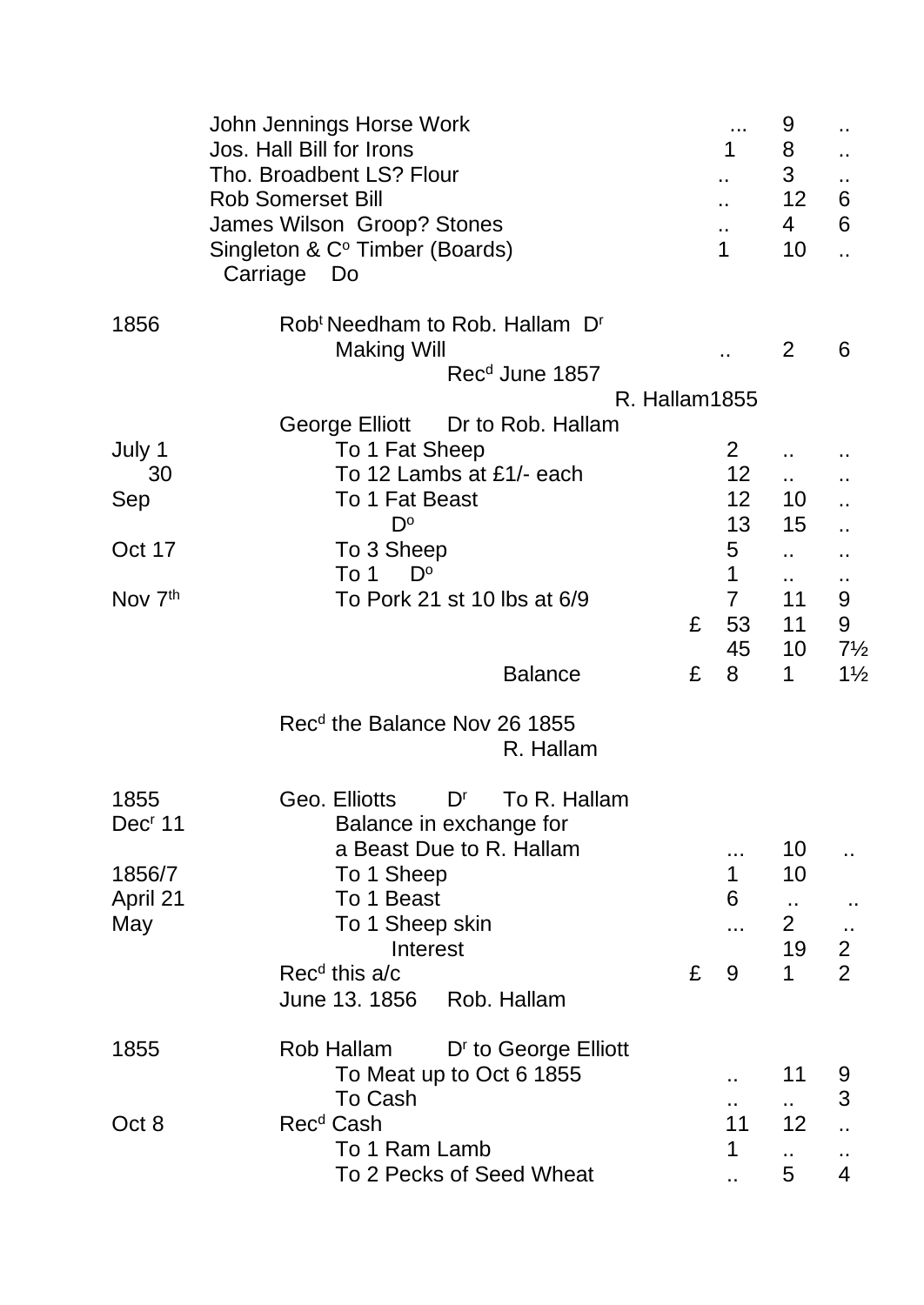| Nov <sub>6</sub> | To 2 Heffers             |                               |   | 14        | 12             | 6                    |
|------------------|--------------------------|-------------------------------|---|-----------|----------------|----------------------|
|                  | <b>To Cash</b>           |                               |   | 15        | à.             | $\blacksquare$       |
| $\overline{7}$   | To 1 Pig                 |                               |   | 1         | $\overline{2}$ |                      |
| 12               | Cash                     |                               |   | 1         | ο.             | $\blacksquare$       |
|                  | Pigs Killing             |                               |   |           | $\overline{2}$ | Ω.                   |
|                  | Meat up to Nov 26th      |                               |   | ۰.        | 4              | $9\frac{1}{2}$       |
|                  |                          |                               |   | £45       | 10             | $7\frac{1}{2}$       |
|                  | Rob Hallam               | D <sub>r</sub> to Geo Elliott |   |           |                |                      |
|                  | <b>To Grass at Cotes</b> |                               |   |           | $\overline{2}$ | 6                    |
|                  | <b>Horse to Bakewell</b> |                               |   | .         | 3              | $6\phantom{1}6$      |
|                  | Leading Dung             |                               |   |           | $\overline{2}$ | $6\phantom{1}6$      |
|                  | Killing Pig              |                               |   | .         | 1              |                      |
|                  | Harrowing & Rooling Land |                               |   |           | 3              | $\ddot{\phantom{1}}$ |
|                  |                          |                               |   | .         |                | ò,                   |
|                  |                          | Paid to Geo. Morton for RH    |   | .         | 5              | 3                    |
|                  | Meat                     |                               |   | $\ddotsc$ | 14             | $4\frac{1}{2}$       |
|                  |                          |                               | £ | 1         | 12             | $1\frac{1}{2}$       |
|                  | June 15 1856             | <b>George Elliott</b>         |   |           |                |                      |
|                  |                          |                               |   |           |                |                      |

Next 2 pages blank

| 1876                 | Wm Oldfield's<br>a/c              | £              | S              | d |
|----------------------|-----------------------------------|----------------|----------------|---|
| Jan <sup>y</sup> 1   | <b>Balance in Hand</b>            | $\blacksquare$ | 5              | 9 |
| Feb <sub>26</sub>    | <b>Paid Contribution</b>          | .              | 4              | 3 |
|                      | Doctor<br>$\ddot{\phantom{a}}$    |                |                | 9 |
|                      | Fine for not serving Office<br>ä. |                | O              |   |
|                      | Attending Funeral<br>$\mathbf{r}$ | .              | . .            | 6 |
| May                  | Contribution                      | $\cdots$       | 4              | 3 |
|                      | Doctor                            | .              | $\sim$ $\sim$  | 9 |
| Aug <sup>st</sup> 12 | Contribution                      | .              | 4              | 3 |
|                      | Doctor                            | .              | $\blacksquare$ | 9 |
|                      | <b>Transfered RH</b>              |                |                |   |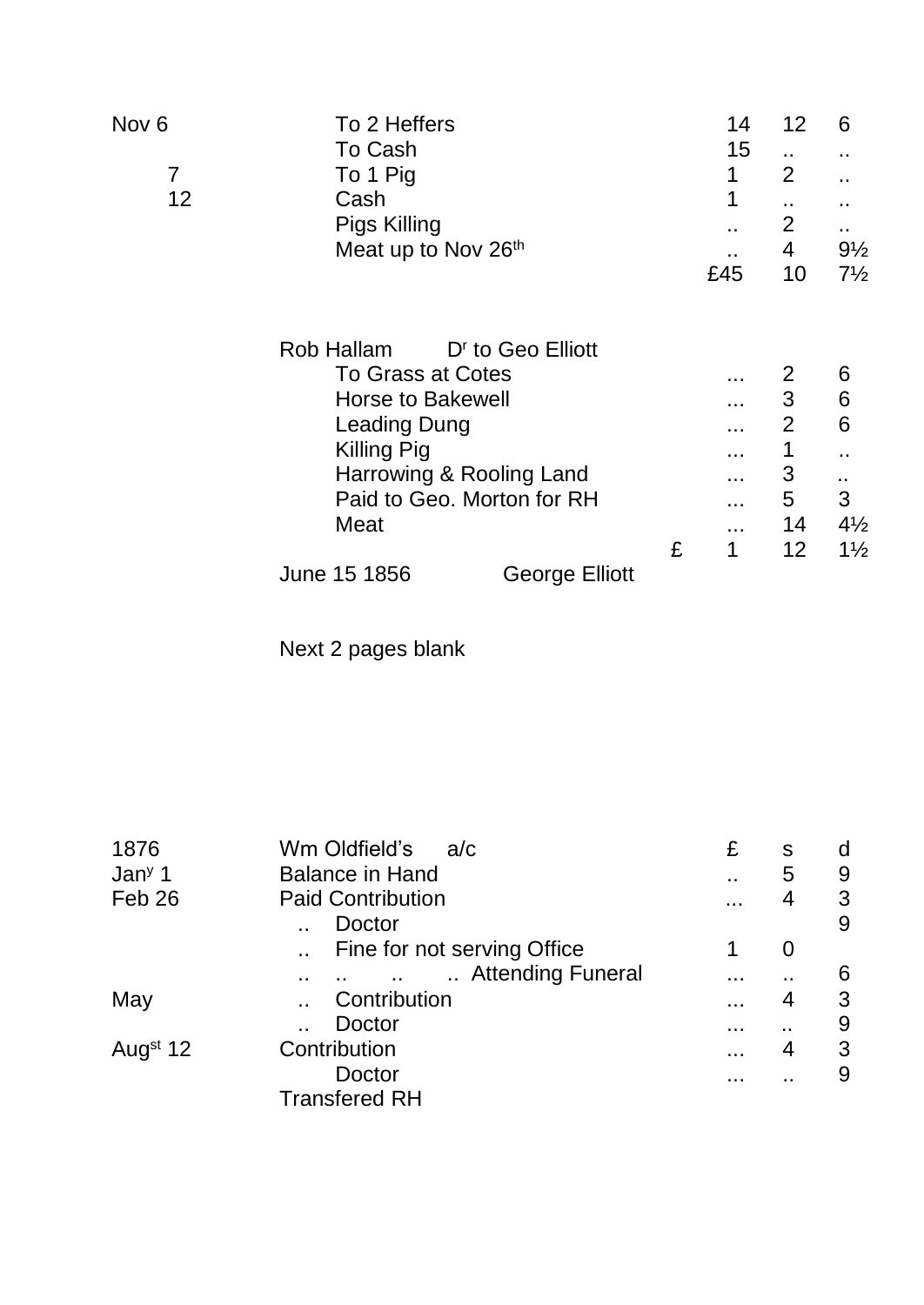## next 3 pages blank

| 1876                 | ? Jeffrey's Lodge | a/c |        |
|----------------------|-------------------|-----|--------|
| Aug <sup>st</sup> 12 | Contribution      |     | £ 2 10 |
|                      | Paid RH           |     |        |

*This section appears much later in the book:*

|                      | Edwin Hill Dr To Rob Hallam       |                           |    |                      |
|----------------------|-----------------------------------|---------------------------|----|----------------------|
| 1862                 |                                   |                           |    |                      |
| May                  | Cart gearing Plough Pad & Chains  | $\mathbf{2}^{\mathsf{I}}$ | 5  | $\bullet$ $\bullet$  |
| Sep                  | By one Years Interest on Mortgage | 4                         | 1  | $\ddot{\phantom{a}}$ |
| 29                   | By one Year's rent for Perches    | 1                         | 5  |                      |
| 1863                 |                                   |                           |    |                      |
| March 25             | Lambpart                          | 5                         | 10 |                      |
| Aug <sup>st</sup> 22 | Interest on Mortgage Due at the   |                           |    |                      |
|                      | time of repayment                 | 3                         | 18 | $\sim$ $\sim$        |
| Sep <sup>r</sup> 23  | 1 <sup>d</sup><br><b>Stone</b>    |                           |    | 10                   |
| 29                   | By one year's rent for Perches    | 1                         | 5  |                      |
| 1864                 |                                   |                           |    |                      |
| Sept 29              | D٥                                | 1                         | 5  |                      |
| 1865                 |                                   |                           |    |                      |
| March 25             | By Half Years rent Perches        |                           |    | 6                    |
|                      |                                   |                           |    |                      |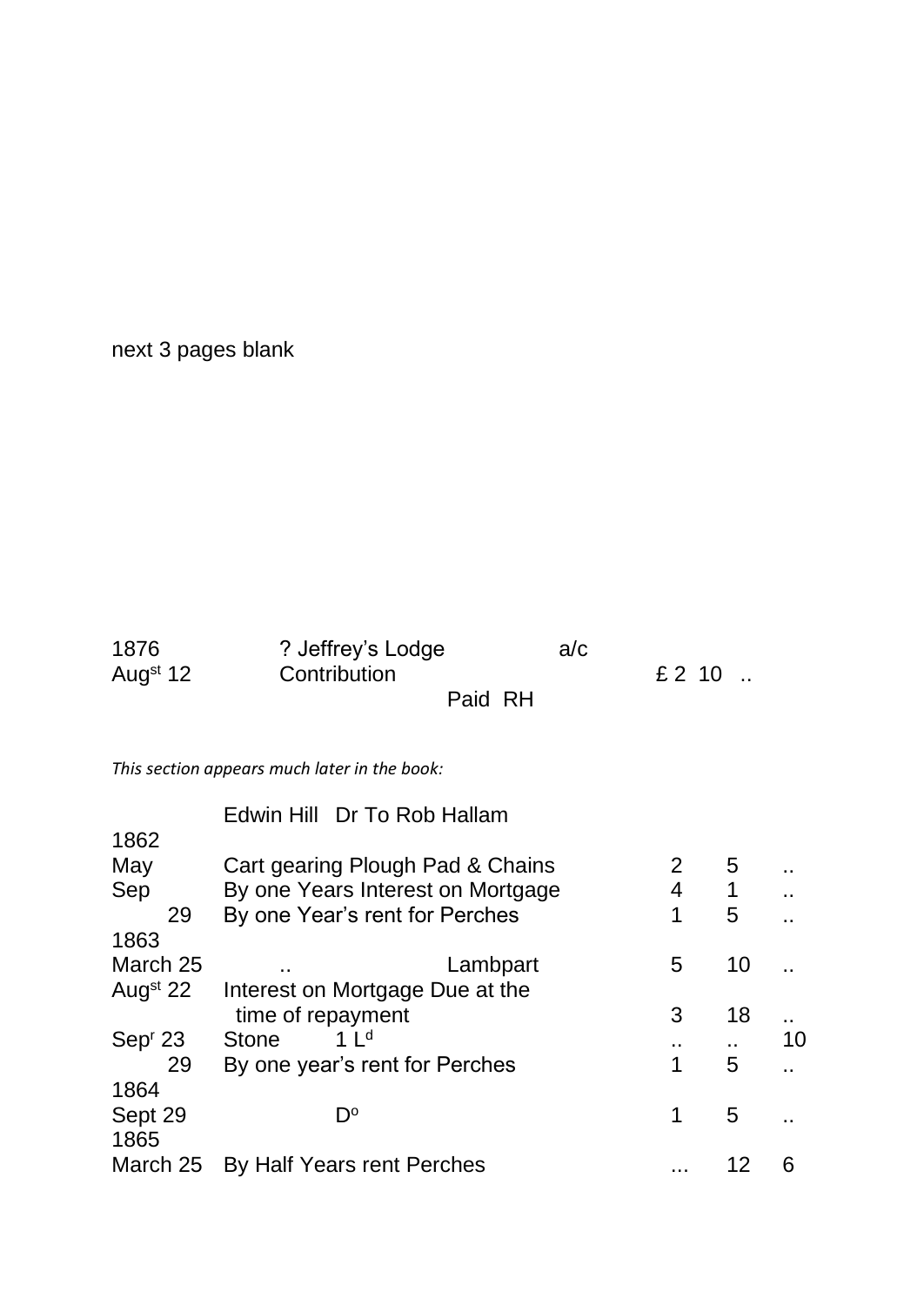| Sep 29                                        | D°                                                                                                  | £ 20 | 12<br>14                | 6<br>10                                           |                                   |
|-----------------------------------------------|-----------------------------------------------------------------------------------------------------|------|-------------------------|---------------------------------------------------|-----------------------------------|
|                                               | Rec <sup>d</sup> Nov 10 <sup>th</sup><br>1865<br>Rob. Hallam                                        |      |                         |                                                   |                                   |
| 1862<br>June 30th<br>Sept 22<br>1863          | Rob Hallam<br>D' To Edwin Hill<br>By 21 Cwt Stubley Coal Slack<br>$\therefore$ 20.<br>D°            |      | 14<br>14                | $\mathbf{H}^{\mathrm{c}}$<br>$\ddot{\phantom{a}}$ | $10\frac{1}{2}$<br>$3\frac{1}{2}$ |
| Jan <sup>y</sup> 7<br>Sep 8<br>Oct 29<br>1864 | Rec <sup>d</sup> Cash<br>Carrage of Spouting from Sheffield<br>Rec <sup>d</sup> Cash                |      | 8<br><br>$\overline{7}$ | $\epsilon$ .<br>$\overline{2}$                    |                                   |
| June 30<br>Oct 31<br>1865                     | Carrage of Parcel from Sheffield<br>Rec <sup>d</sup> Cash                                           |      | $\overline{2}$          | ٠.<br>10                                          | 3<br>Ω.                           |
| August 22<br>Sept 26                          | By 20 Cwt of Coal (Hard Stubley)<br>$\therefore$ 20 $\frac{1}{2}$ cwt of coal<br>D°                 |      | E<br>20                 | 10<br>17<br>15                                    | 8<br>$\ddot{\phantom{1}}$<br>1    |
|                                               | Rec <sup>d</sup> Nov 10 <sup>th</sup><br>1865                                                       |      |                         |                                                   |                                   |
|                                               | <b>Edwin Hill</b>                                                                                   |      |                         |                                                   |                                   |
| <b>Rents &amp; Interest Paid Yearly</b>       | to Rob. Hallam<br>Rob Middleton Rent for Hibberson                                                  |      |                         |                                                   |                                   |
|                                               | Close<br>Benj. Pearson Rent for Hungry Lane<br>Edwin Hill Interest for 90£ at                       |      | 4<br>5                  | 10                                                |                                   |
|                                               | 4 <sup>1/2</sup> per cent Due March 5<br>on Mortgage Security<br><b>Edwin Hill Interest on Note</b> |      | 4                       | 1                                                 |                                   |
|                                               | for September 16th<br>X<br>John Hill Interest on Note                                               |      | 1                       |                                                   |                                   |
|                                               | at 5 per Cent Due 27 Nov <sup>r</sup><br>John Jennings Interest on Note                             |      | 1                       | $\overline{2}$                                    |                                   |

stuck in, paper slip, 16 x10cm cut from a larger piece, printed in copperplate

at 5 per Cent Due Apri 3 ... 10 ...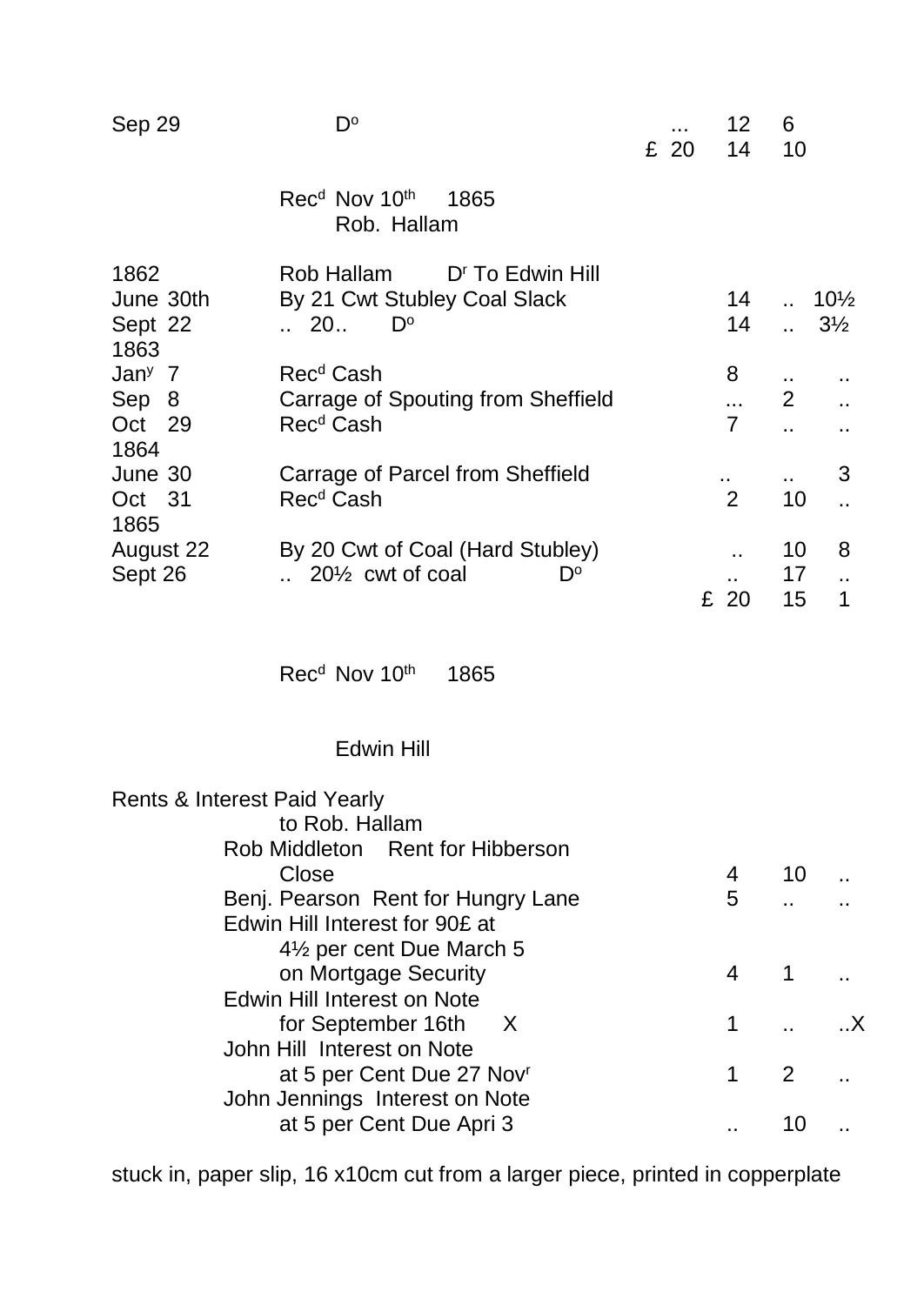|                |        | Note with interest                                                                                                                                                                              |                      |                            |               |
|----------------|--------|-------------------------------------------------------------------------------------------------------------------------------------------------------------------------------------------------|----------------------|----------------------------|---------------|
|                |        | £12000                                                                                                                                                                                          |                      | Durham. 27th May 1862.     |               |
|                |        | to Mr. Jonathan Mills or his order, One<br>hundred and twenty Pounds Sterling for<br>Value received, with Interest thereon at the<br>rate of 4 <sup>1</sup> / <sub>2</sub> Per Cent, Per Annum. | <b>William Hamer</b> | On Demand I promise to pay |               |
|                |        | on reverse, handwritten in a clerkish copperplate                                                                                                                                               |                      |                            |               |
|                |        |                                                                                                                                                                                                 |                      | Stroud Midsummer           |               |
|                |        | William Hunt Esq                                                                                                                                                                                |                      | Dr. to John Russell        |               |
| 1865<br>Apr. 8 | Feb 25 | To Goods as per Invoice rendered<br>To Goods as per Invoice rendered                                                                                                                            |                      |                            | 2<br>13<br>16 |
| July 12        |        | By Cash in full                                                                                                                                                                                 |                      |                            | £16           |
|                |        | <b>John Russell</b>                                                                                                                                                                             |                      |                            |               |
|                |        |                                                                                                                                                                                                 |                      |                            |               |

on page, pencilled note:

| Bagshaw Thomas   |   |   | H & Corn |
|------------------|---|---|----------|
| Hay & Corn Tithe | 6 | 8 |          |
| Vicar's Tithe    |   |   | ĥ        |

Furniture left in the House by Thomas Hallam at the devision Aug<sup>t</sup> 1857

- 1 Corner Cupboard
- 1 Bedstocks
- 1 Squab
- 1 Cloth Chest

Rob. Hallam

Rent payable to Thomas Hallam